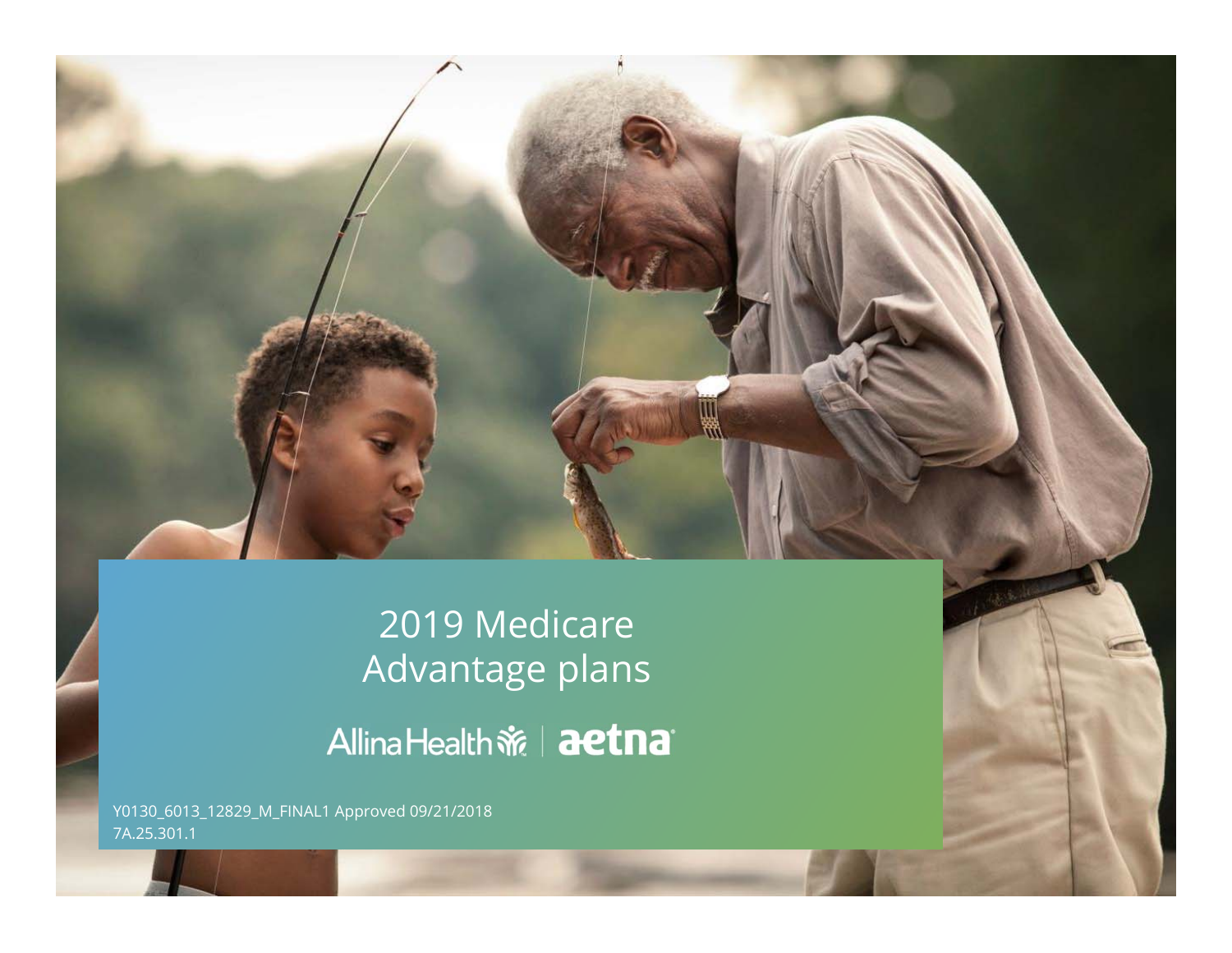# **Agenda**

Why choose us?

Enrollment kit

Do you qualify?

Medicare and Medicare Advantage plans

Enrollment periods

Key terms

Pharmacy network

Formulary

Drug coverage

The Extra Help program

BenefitsCheckUp®

Plan benefits

Extras

Resources for Living®

Support

Enrollment details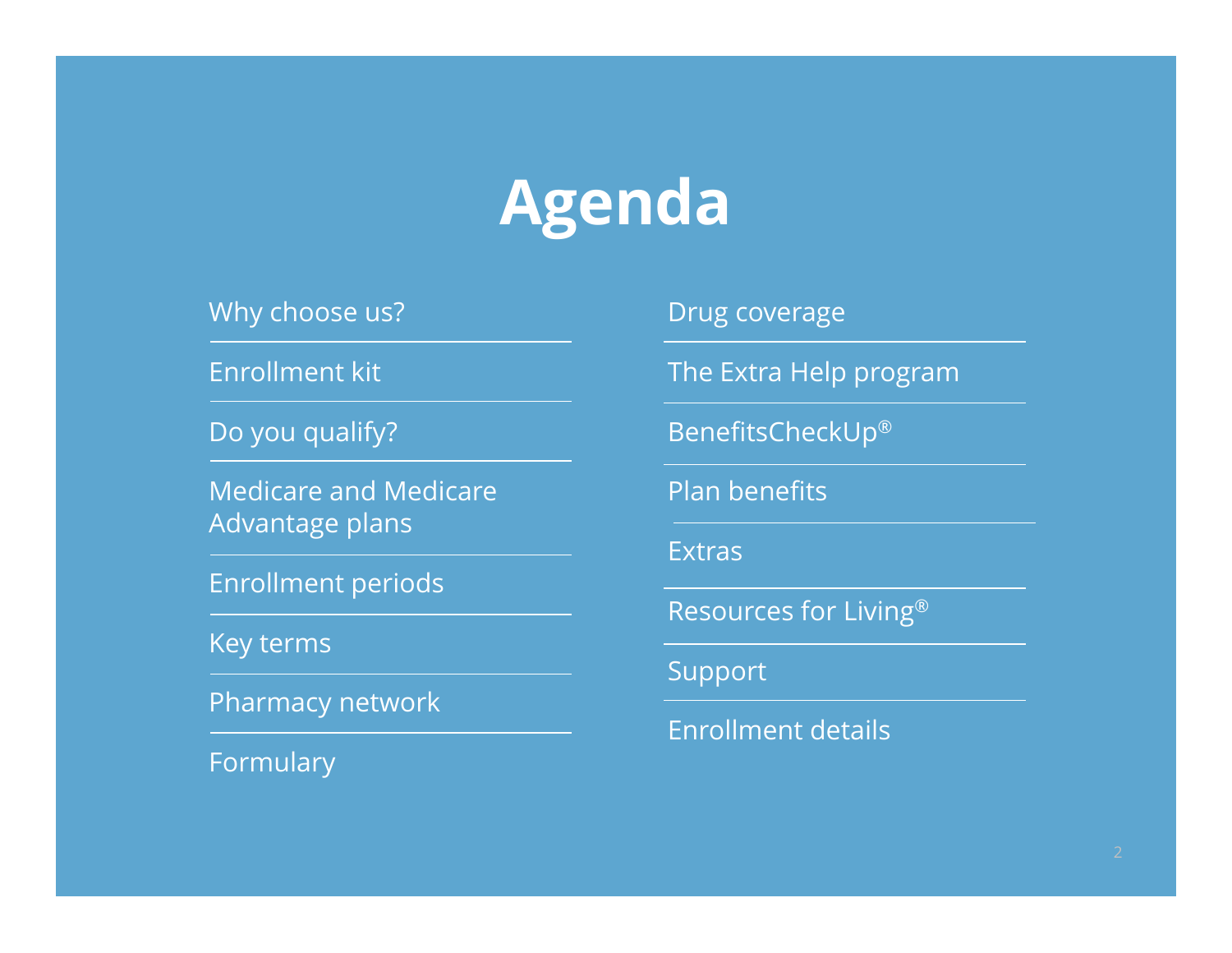## **Why choose us?**

**Allina Health | Aetna** is a unique partnership between two industry leaders: Allina Health and Aetna.

- Allina Health is a nationally recognized not-for-profit health care system and the largest integrated health care delivery system in Minnesota.
- Aetna is one of the nation's largest health care benefits companies serving over 22 million medical members.

**Together we are transforming** the way health health care is delivered.

**\$0 monthly** plan premium.

**\$0 deductible** on medical services.

**\$0 copay** for 90-day supply through mail order for preferred generic drugs.

**No referrals** to see in-network specialists.

**An Allina Health | Aetna storefront** for in-person customer service.

**Natural homeopathic remedies,** like acupuncture and chiropractic services.

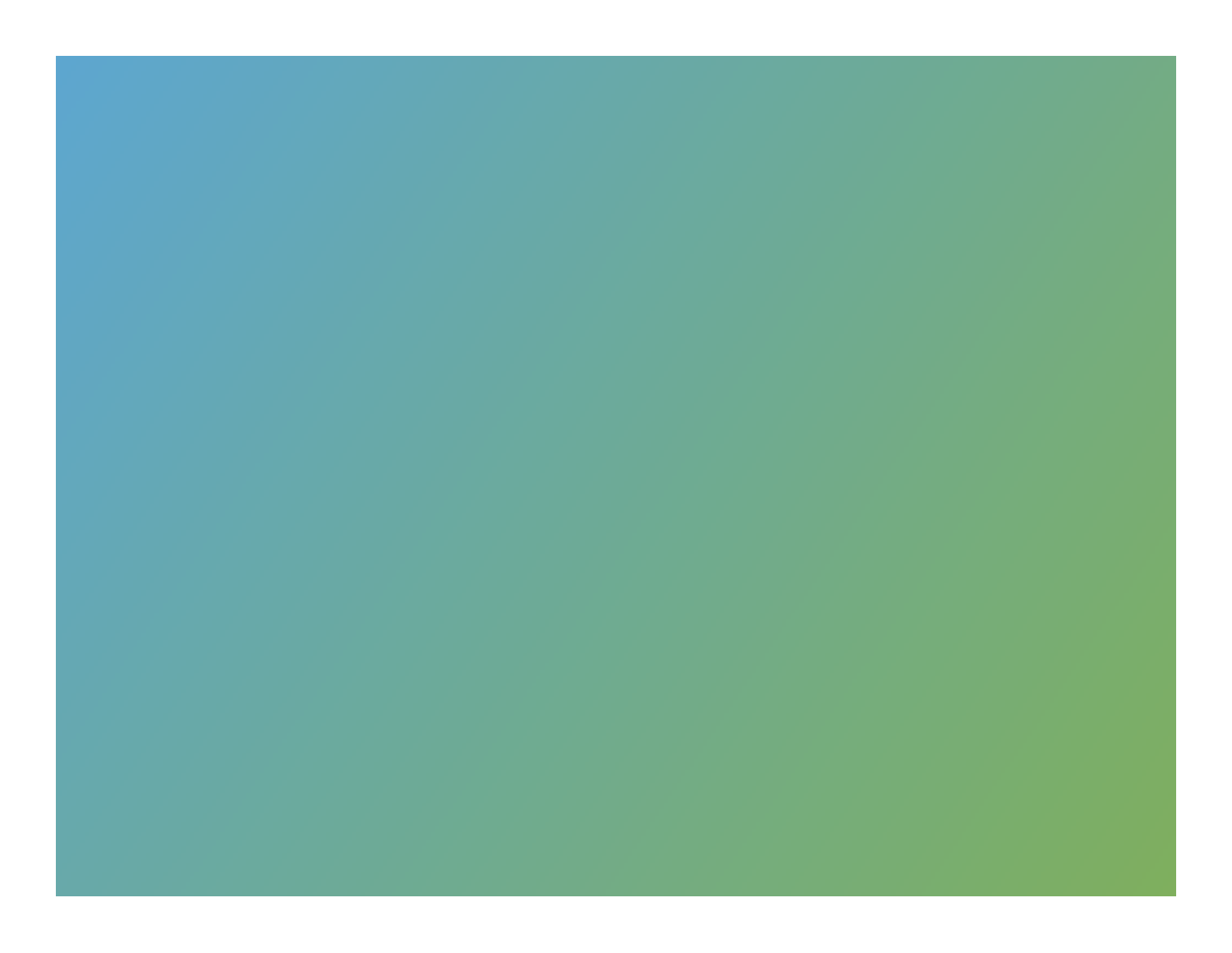### What is in the enrollment kit?

What you learn today can help you make the right choice.

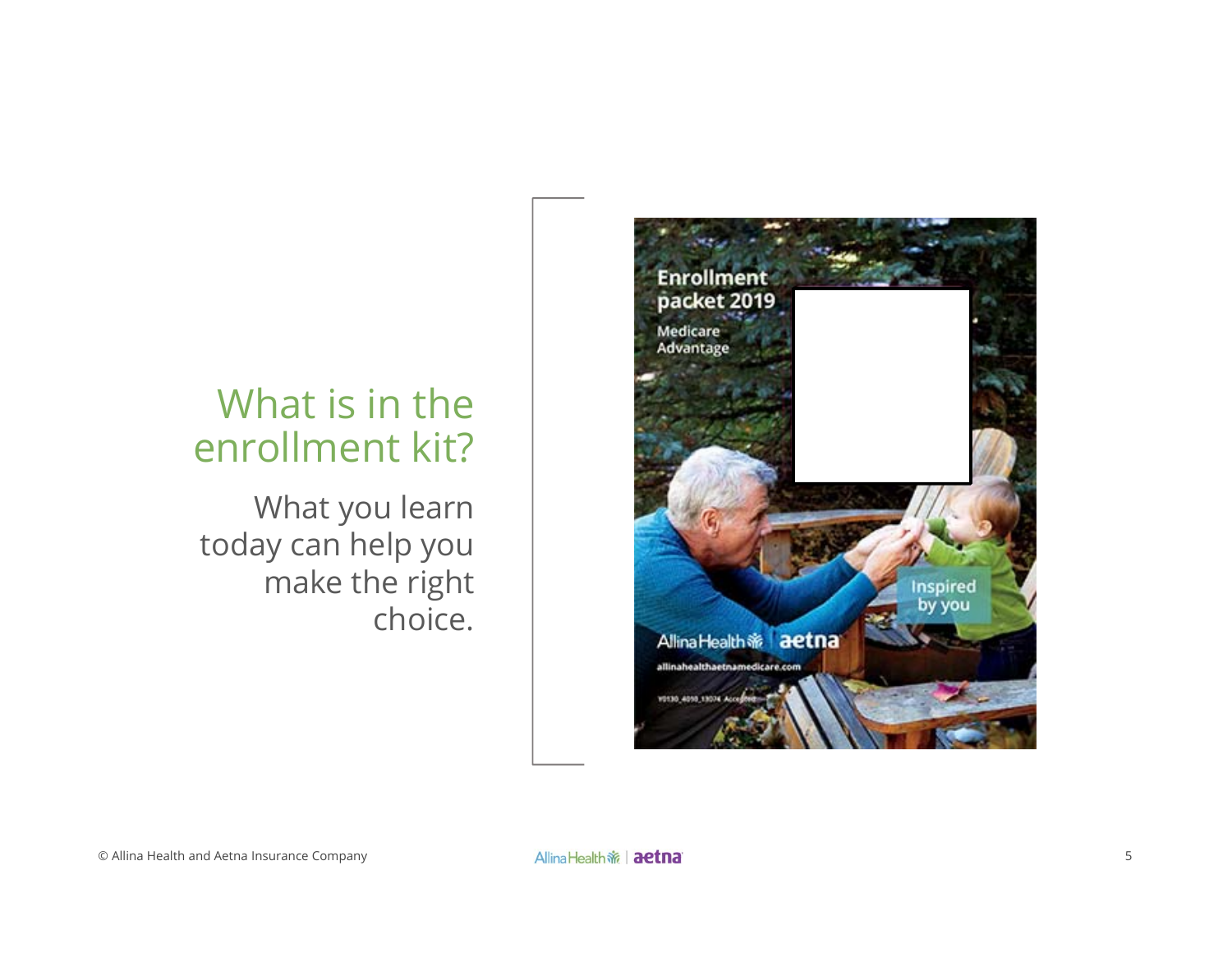## **What's in the enrollment kit?**

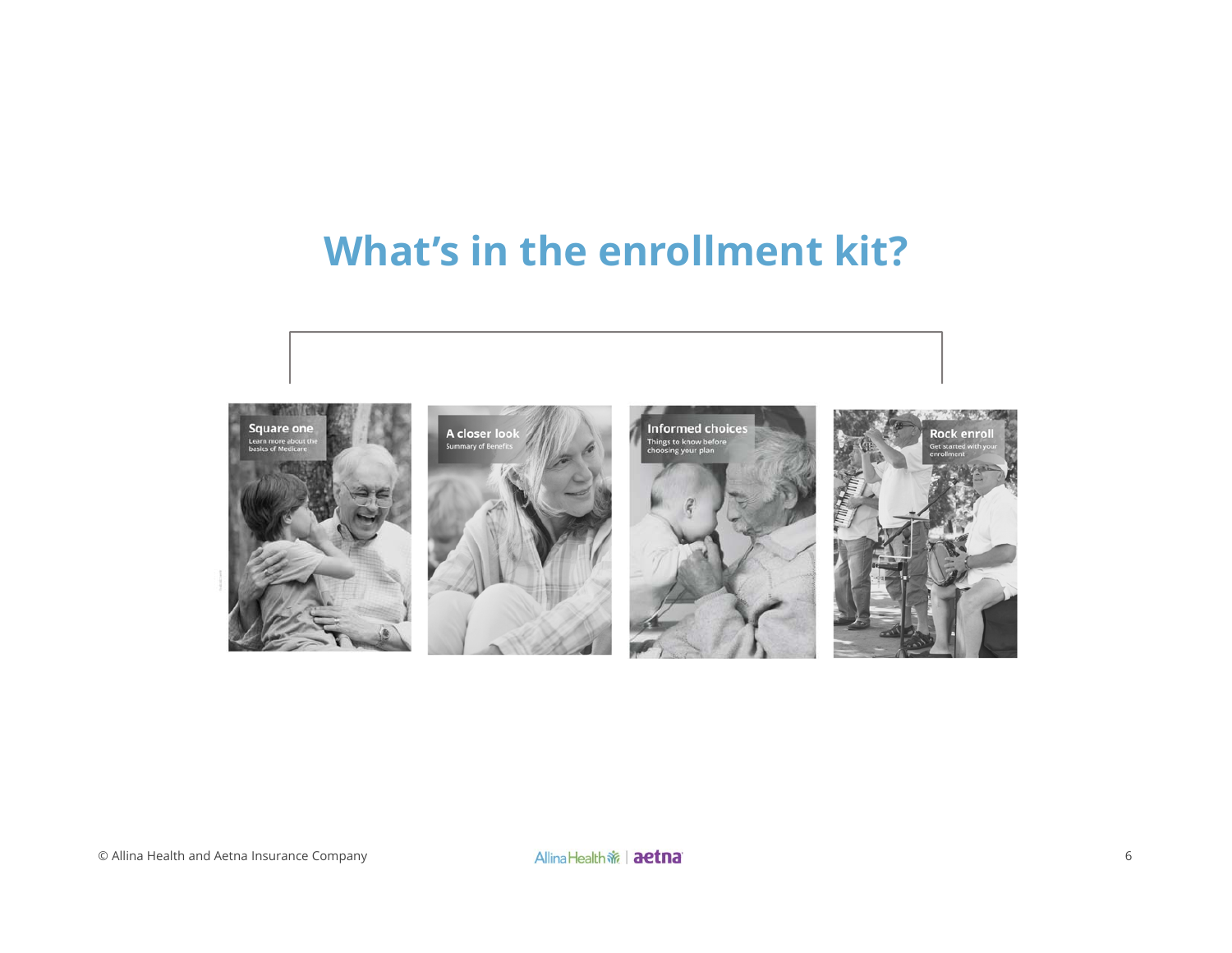## **Do you qualify?** You must:



#### Have both **Medicare Parts A and B**

Live in the plan's **service area** 

**Note:**  If you have end stage renal disease (ESRD), you can only join a Medicare Advantage plan in certain situations.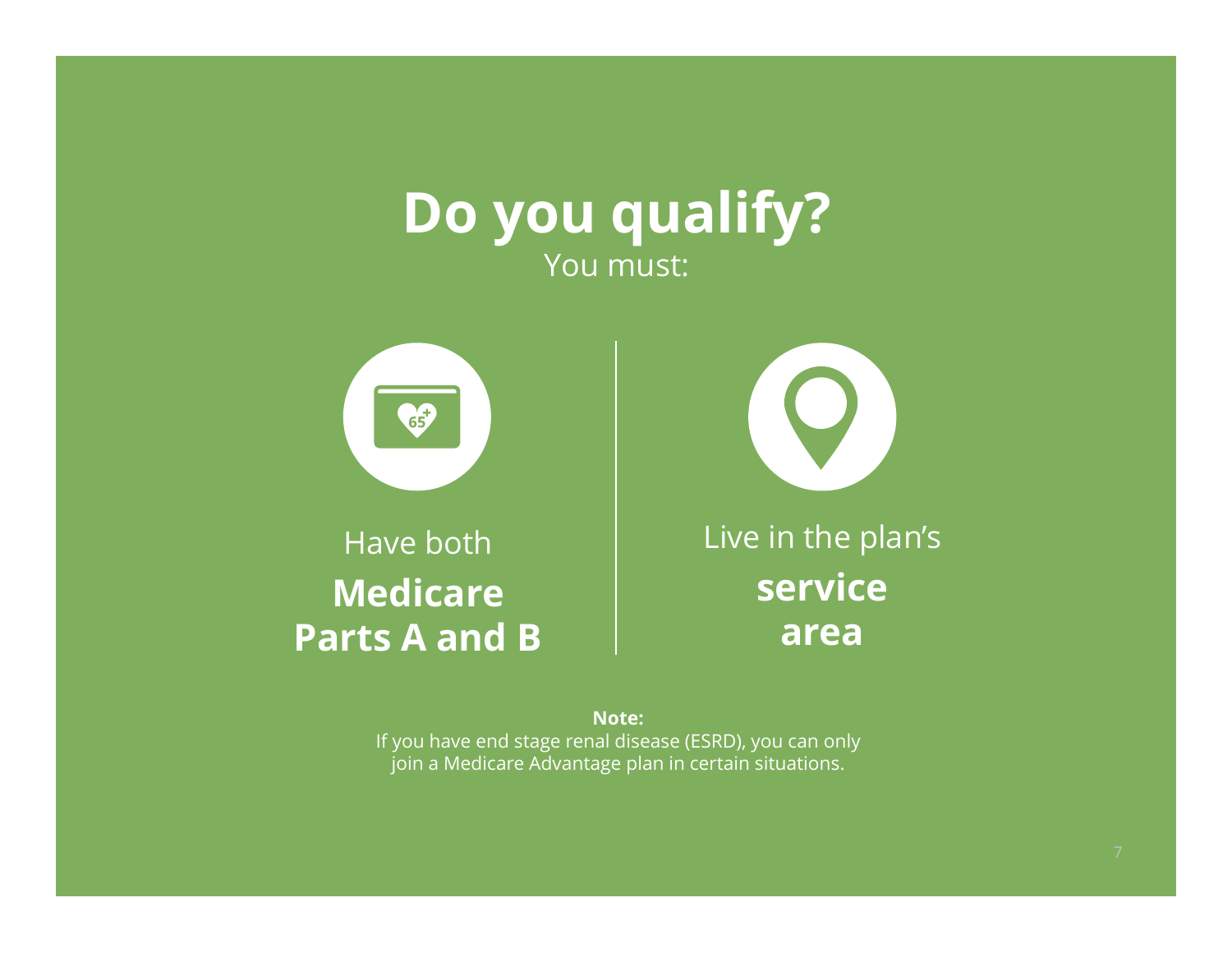## **The four parts of Medicare**

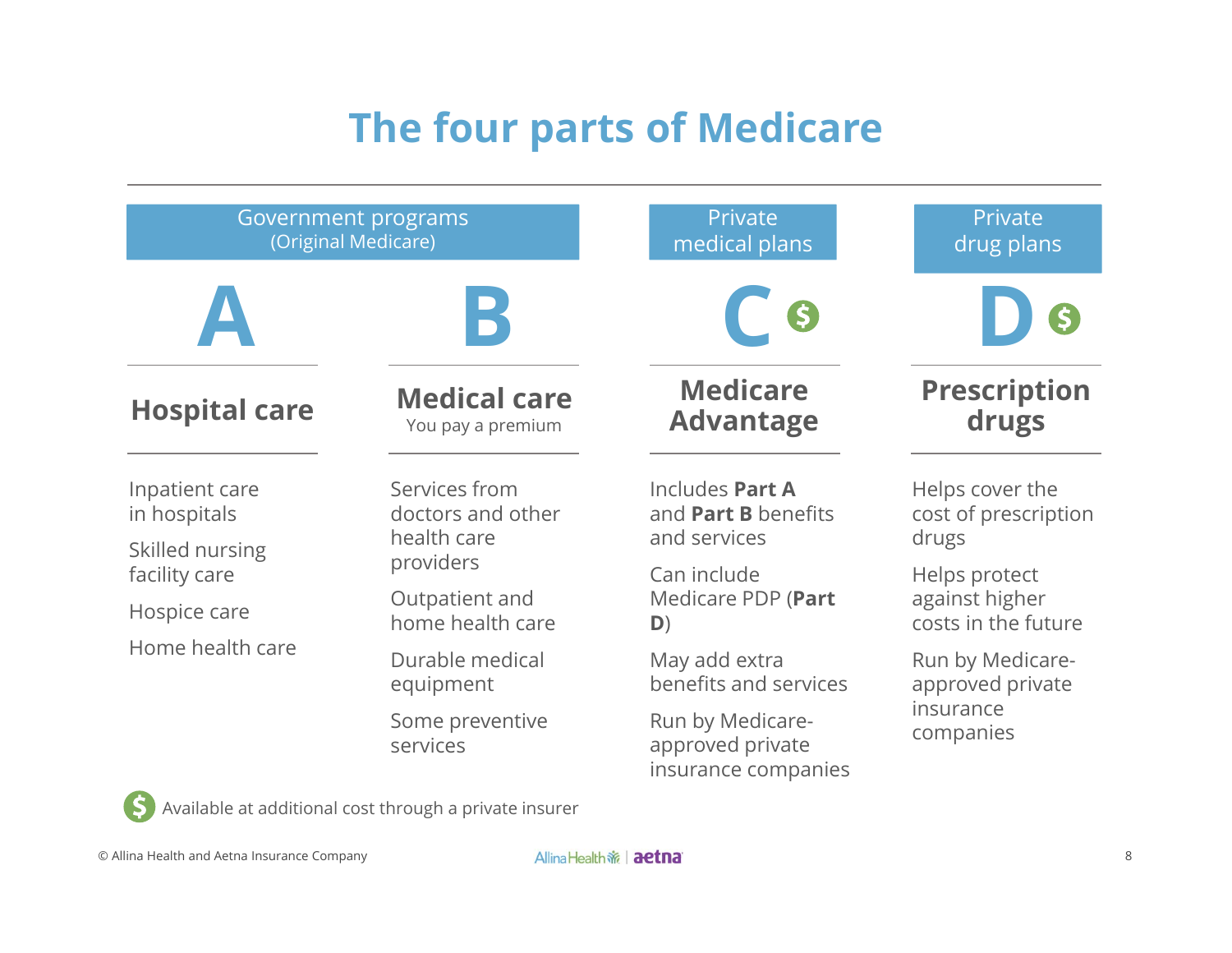

## **Medicare Advantage (MA) plans offer more**

Include everything that Original Medicare covers and may add other benefits like prescription drug coverage, fitness and more.

Aren't Medigap plans (Medicare Supplement plans.)

**Note:** Medigap plans fill in the gaps of Original Medicare.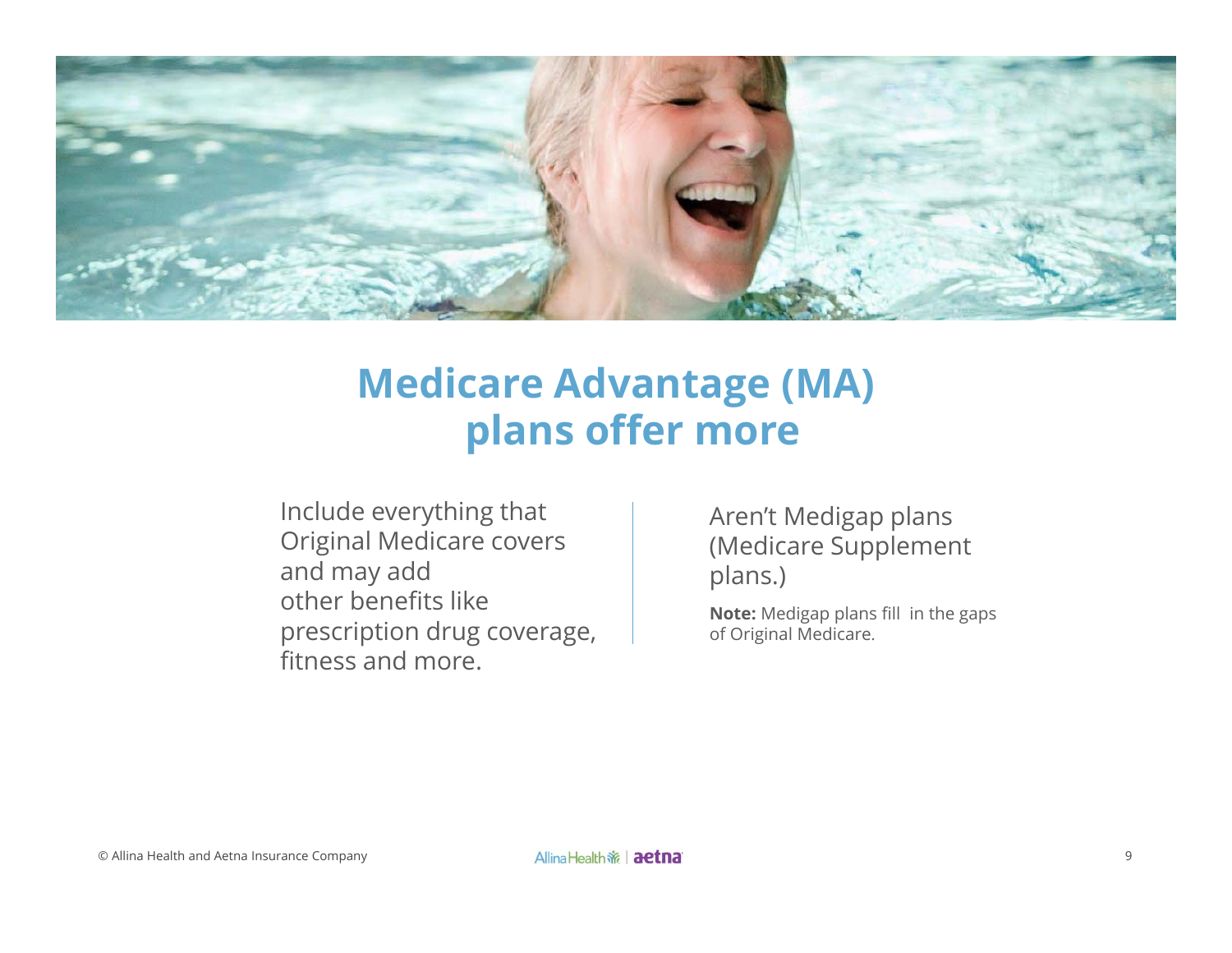### **Medicare Advantage plans enrollment periods**

| <b>Enrollment</b><br>period                      | <b>Dates</b>                | <b>Action</b>                                                                                                                                                                                                                                                      |  |
|--------------------------------------------------|-----------------------------|--------------------------------------------------------------------------------------------------------------------------------------------------------------------------------------------------------------------------------------------------------------------|--|
|                                                  |                             |                                                                                                                                                                                                                                                                    |  |
| <b>Annual Enrollment</b><br><b>Period (AEP)</b>  | October 15 to<br>December 7 | When you can enroll in or disenroll from a Medicare plan.<br>Enrollments during this time will be effective January 1, 2019.                                                                                                                                       |  |
| <b>Initial Enrollment</b><br><b>Period (IEP)</b> | Varies                      | The seven-month period that begins three months before the<br>month you turn 65. It includes the month you turn 65 and ends three<br>months after the month you turn 65.                                                                                           |  |
| <b>Special Enrollment</b><br><b>Period (SEP)</b> | Varies                      | You may be able to join, switch or drop a Medicare Plan if:<br>• You move out of your plan's service area<br>• You have Medicaid<br>• You qualify for <b>Extra Help</b>                                                                                            |  |
| <b>Open Enrollment Period</b><br>(OEP)           | January 1 to<br>March 31    | If you're in a Medicare Advantage plan, you can leave your plan<br>and switch to a different Medicare Advantage plan one time only<br>within this period. You may also be able to return to Original Medicare<br>and purchase a Medicare supplement if you choose. |  |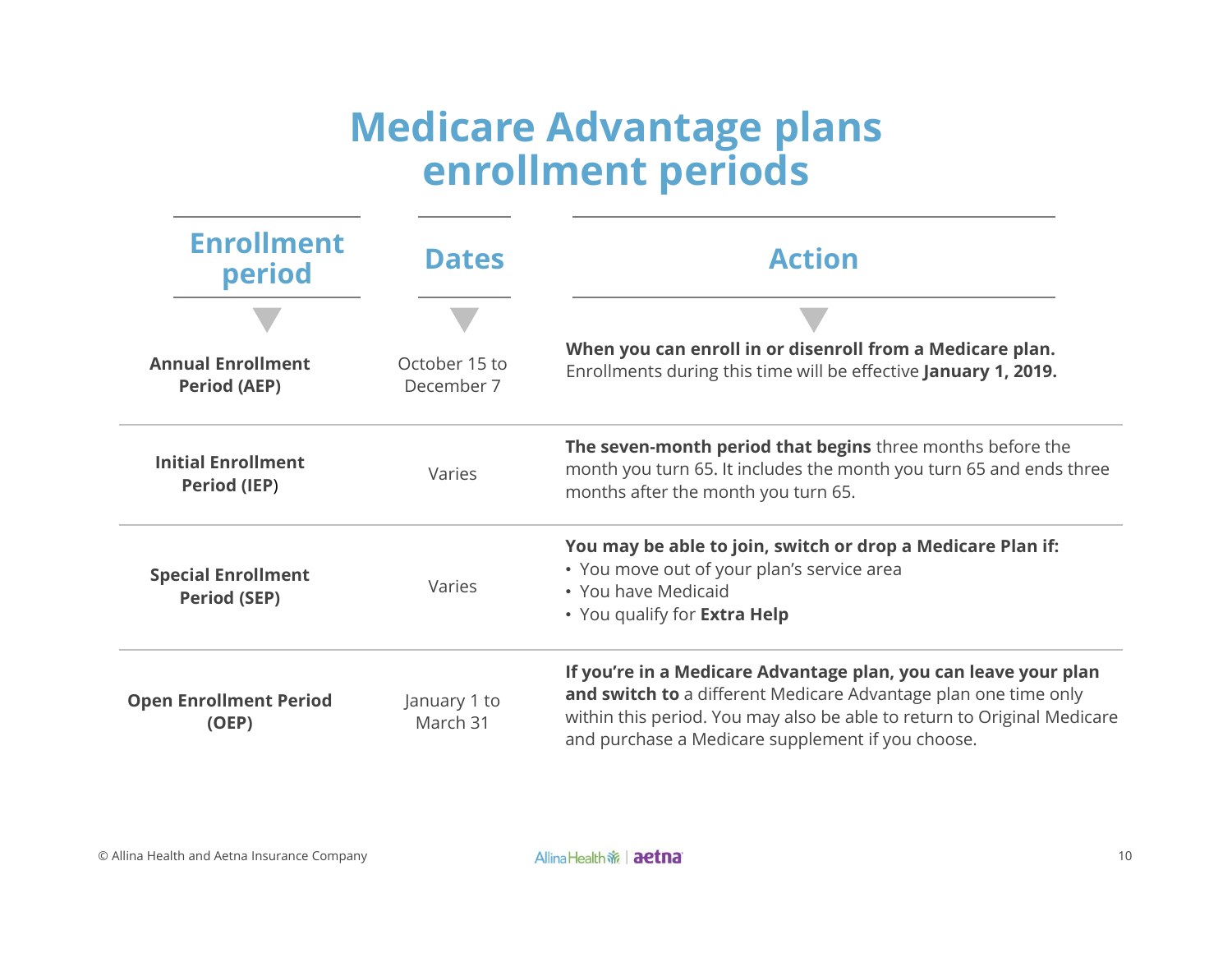## **Types of Medicare Advantage (MA) plans**

You can join a Medicare Advantage plan (like an HMO or PPO):

## **HMO**

#### **A health maintenance organization**

- You'll use doctors in the network.
- No referrals necessary to see a specialist.

## **PPO**

#### **A preferred provider organization**

• You can use doctors and hospitals out of the network, but often for a higher copay.

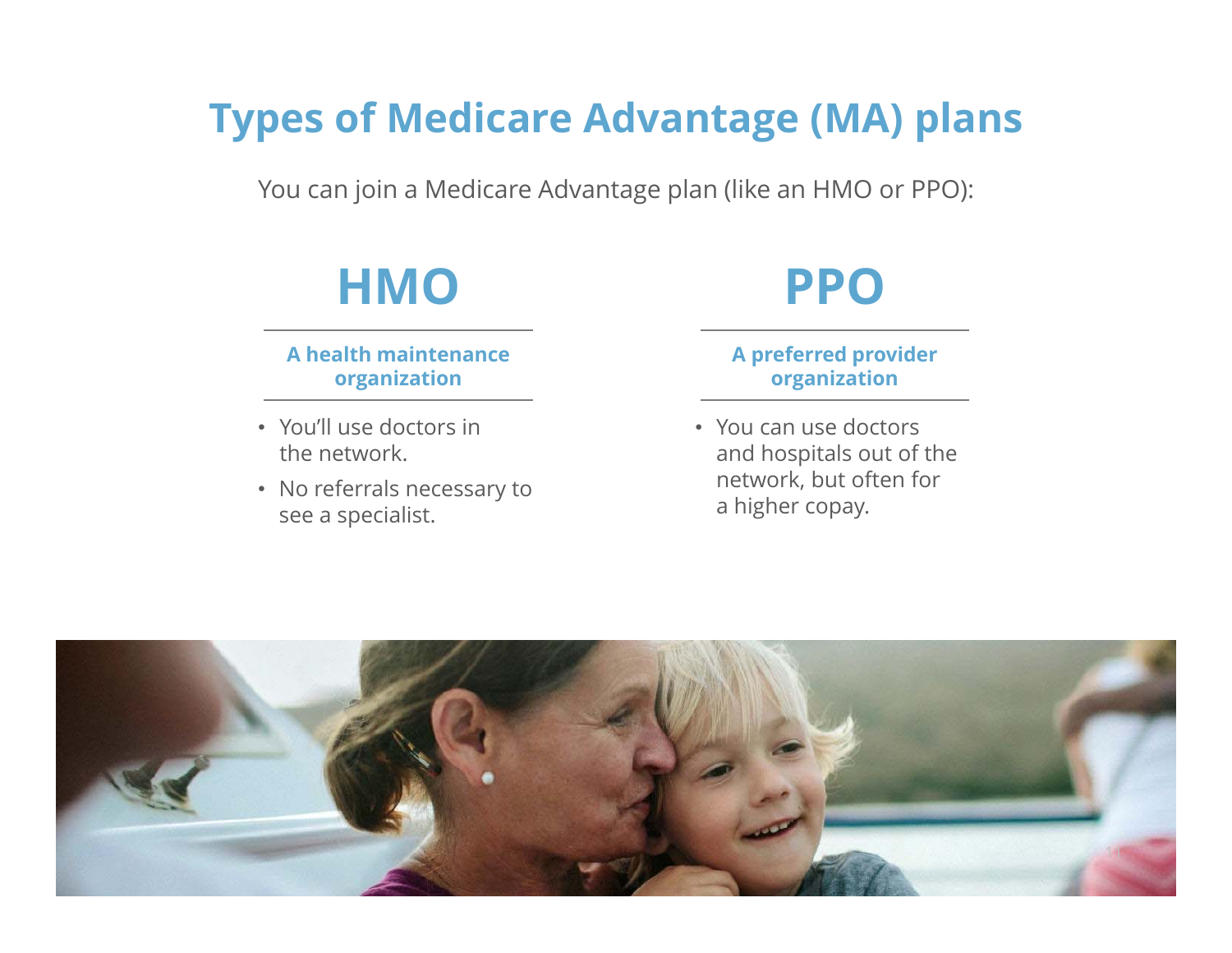## Medicare Part D **late enrollment penalty**

**The late enrollment penalty fee may be added to your Part D premium** if you don't have creditable prescription drug coverage.

**Note: I**f you get **Extra Help**, you don't pay a late enrollment penalty.

**It may apply if you don't have creditable coverage when:** 

- Your initial enrollment period is over.
- There's a period of 63 days or more in a row when you don't have Part D or other creditable prescription drug coverage.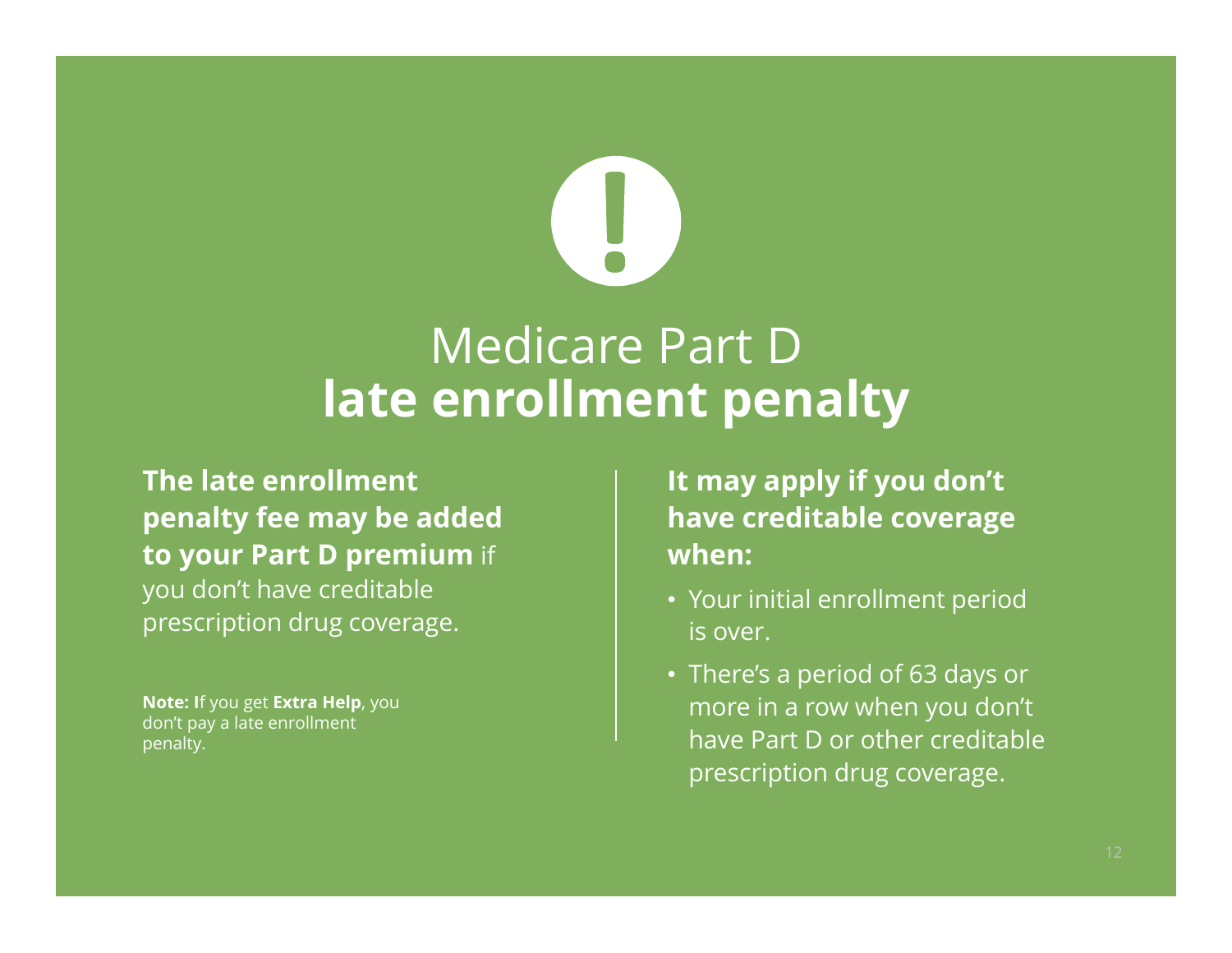## **Key terms**

#### **Cost share**

The amount you pay when you get health care services or prescriptions.

#### **Deductible**

The amount you must pay for health care or prescriptions before Original Medicare, your Medicare Advantage plan, your prescription drug plan or your other insurance begins to pay.

#### **Copayment**

Also known as copay. The amount you may have to pay as your share of the cost for a medical service or supply. This includes doctor visits, hospital outpatient visits or prescription drugs on the formulary. A copayment is a set amount, not a percentage. For example, you might pay \$10 or \$20 for a doctor's visit or a prescription drug.

#### **Coinsurance**

The amount you have to pay as your share of the cost for services or prescription drugs after you pay any deductible. Coinsurance is a percentage (like 20%).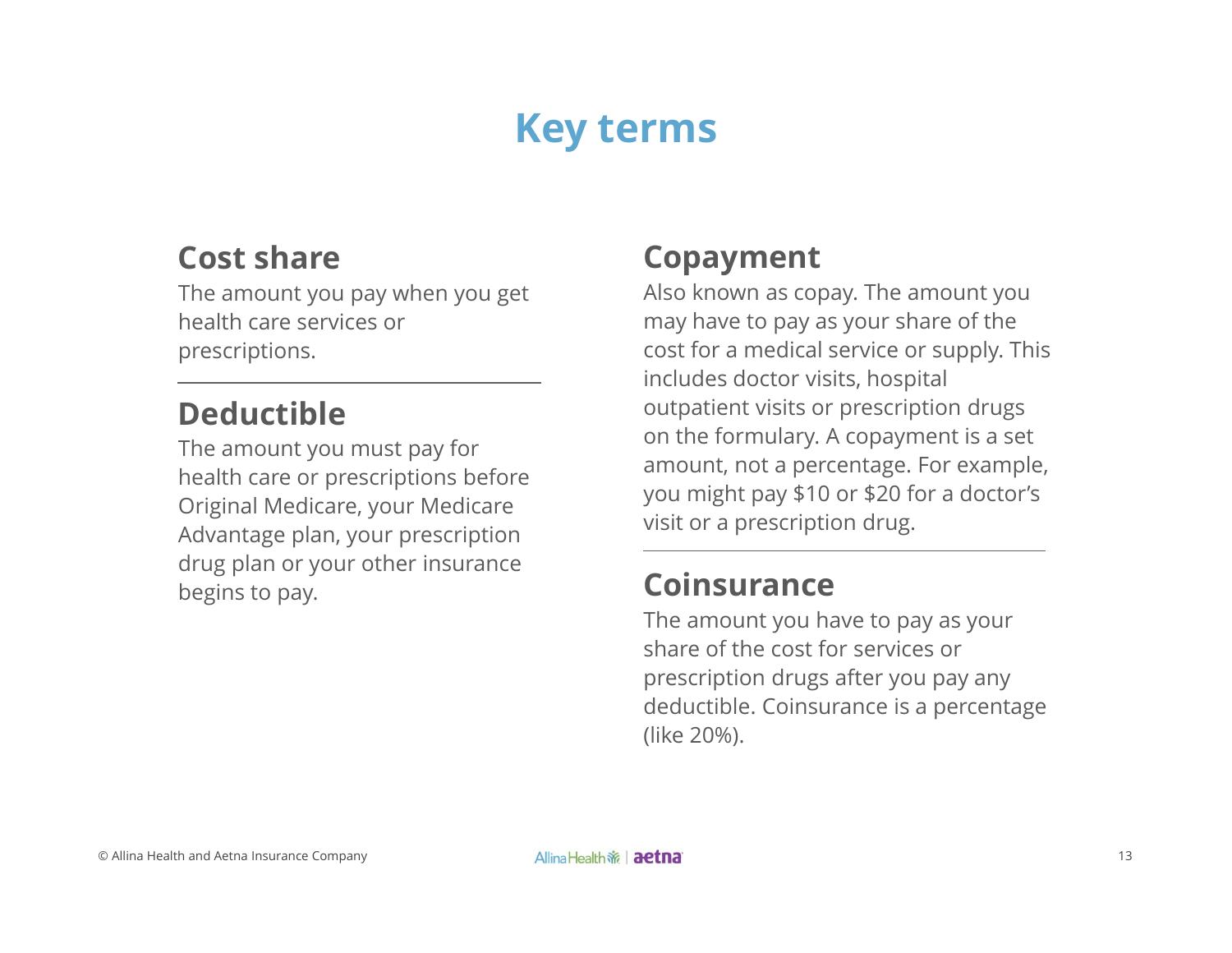## **Key terms**

#### **Total drug cost**

The amount of money both you and the plan spend on a prescription drug.

#### **Premium**

The monthly payment to Medicare, an insurance company or a Medicare plan for health or prescription drug coverage.

#### **True out-of-pocket costs (TrOOP)**

The payments that count toward your Medicare drug plan out-of-pocket threshold of \$5,100 (for 2019). TrOOP costs determine when your catastrophic coverage begins.

#### **Creditable coverage**

Another source of drug coverage that is expected to pay, at least as much as Medicare's standard prescription drug coverage.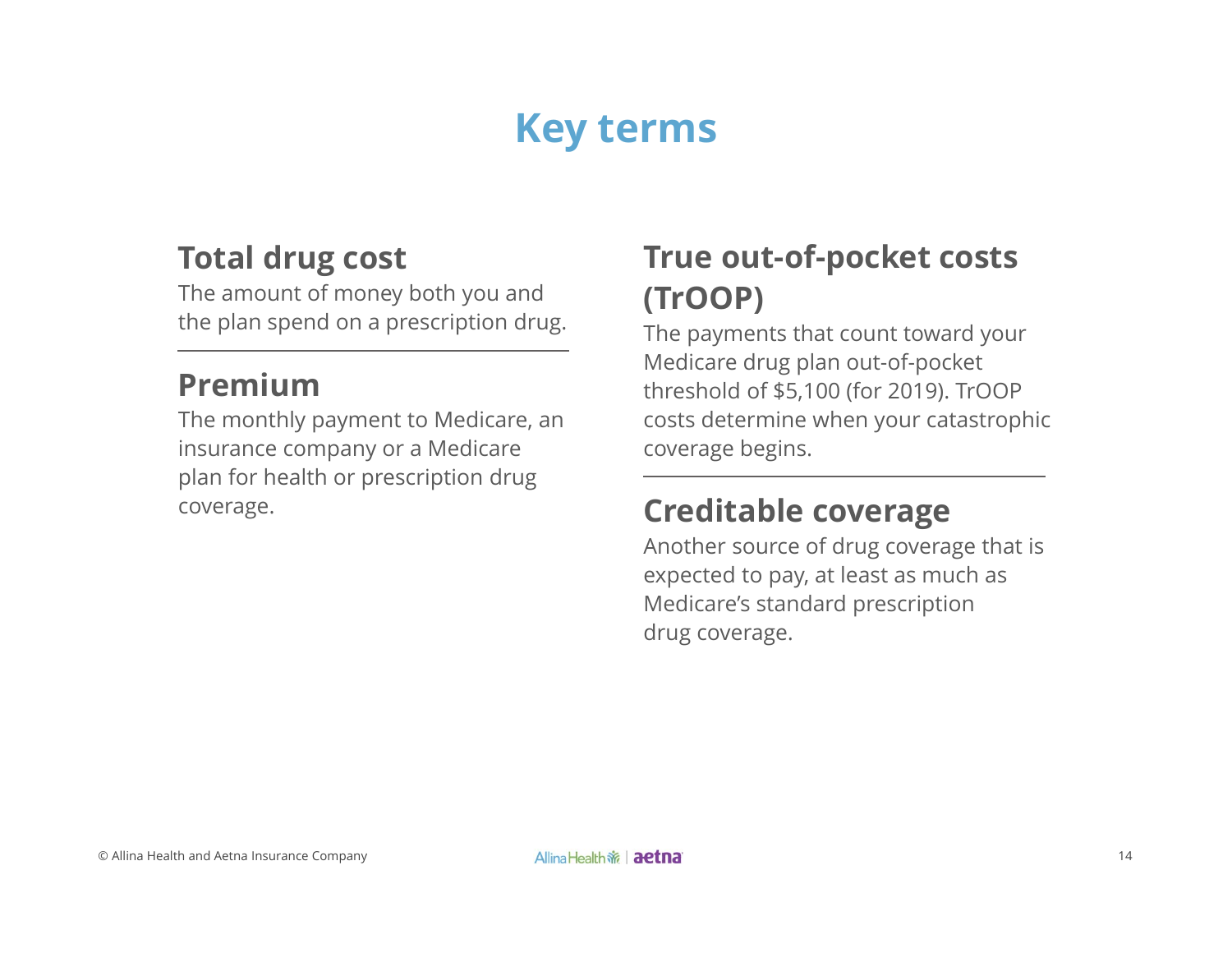## **Pharmacy network**

There are over **60,000** pharmacies in our network. More than **20,000** offer preferred cost-sharing.

#### You can find a network pharmacy in the online network directory at **www.AllinaHealthAetnaMedicare.com/findpharmacy**

**Note:** Members who get **Extra Help** are not required to fill prescriptions at preferred network pharmacies in order to get Low Income Subsidy (LIS) copays. The formulary and pharmacy network may change at any time. You will receive notice when necessary.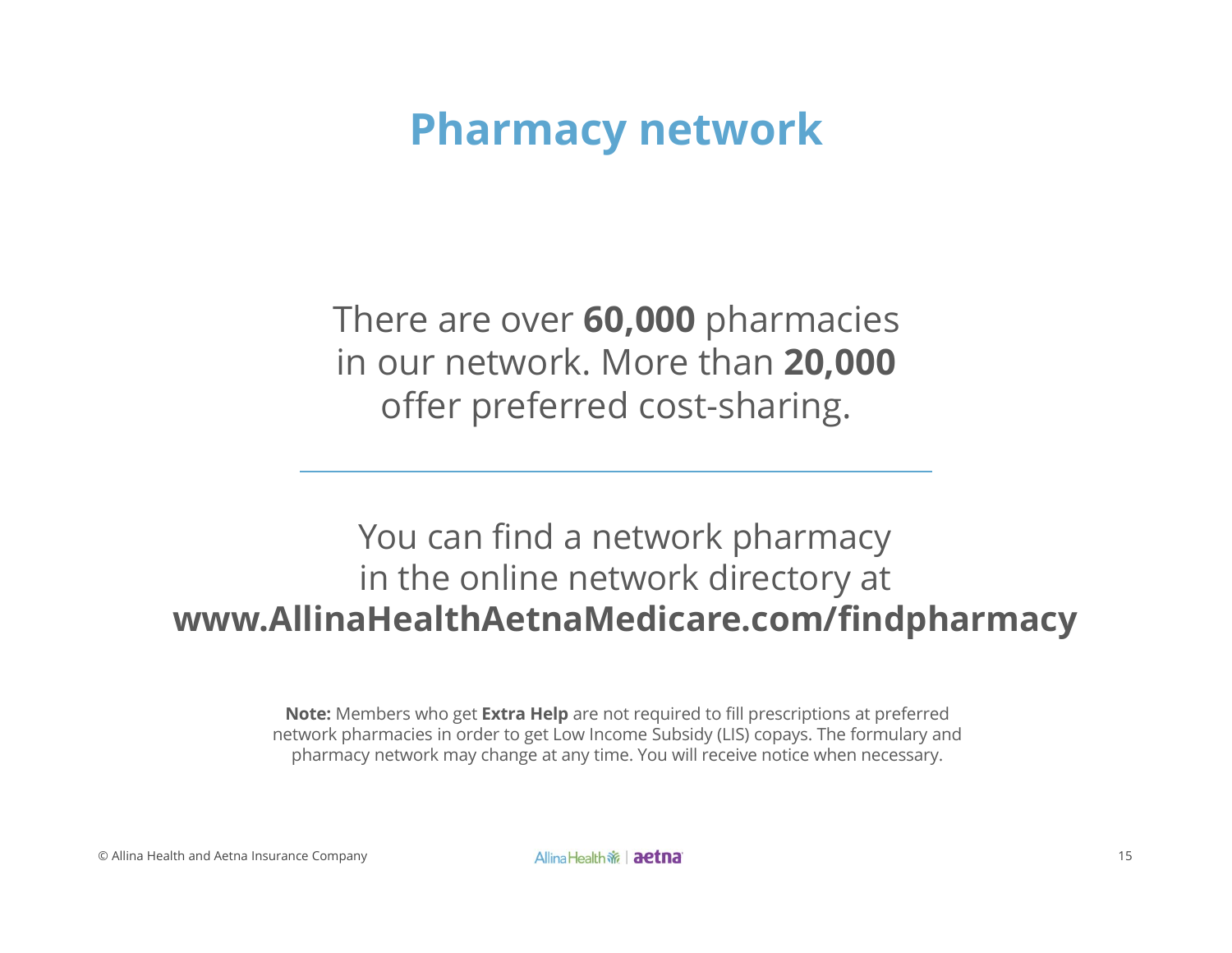## **Pharmacy savings**



#### **Some pharmacies offer preferred cost sharing**

We want you to pay the lowest price possible for your drugs.

When you choose to get your drugs at one of these retail pharmacies, you'll typically pay a lower amount:

Albertsons Bartell Drugs BI-LO Pharmacy Big Y Brookshire Grocery Company Coborn's Costco CVS Pharmacy Dierbergs Discount Drug Mart fred's Pharmacy Giant Eagle

Harmon's Whole Health Raley's H-E-B Hy-Vee Ingles Markets Kmart Kroger Lewis Drugs Marc's Meijer PillPack Price Chopper PublixQuickChek

Safeway Save Mart Schnucks Supermarkets Shopko ShopRite SUPERVALUThrifty White Walmart Wegmans Weis Markets

And with over 20,000 retail pharmacies with preferred cost sharing, finding one is easy. **We also have many local independent pharmacies as well.**

Visit our network directory online at **www.AllinaHealthAetnaMedicare.com/findpharmacy**  to locate network pharmacies, including those that offer preferred cost sharing.

(LIS) copays. The formulary and pharmacy network may change at any time. You will receive notice when we let **Note:** Other pharmacies are available in our network. Members who get **Extra Help** are not required to fill prescriptions at preferred network pharmacies in order to get Low Income Subsidy when necessary.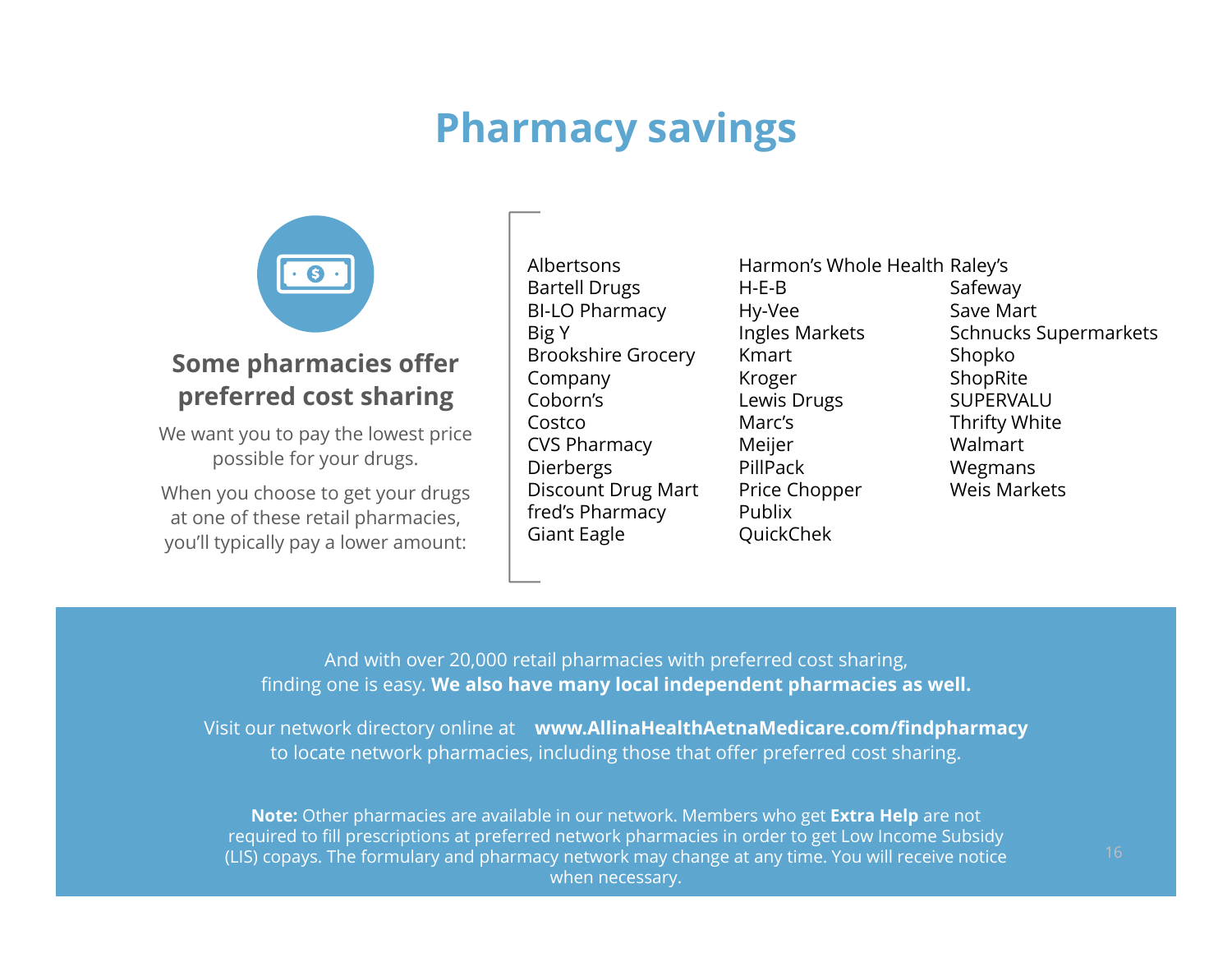

## **Important formulary tips**

You can view our formularies at **www.allinahealthaetnamedicare.com/formulary** 



**Sometimes our formularies change.** 

- We give you 60-day notice on certain formulary changes.
- We post formulary change notices on our website.



**Call 1-833-206-8764 (TTY: 711)** 

24/7 to get more formulary information.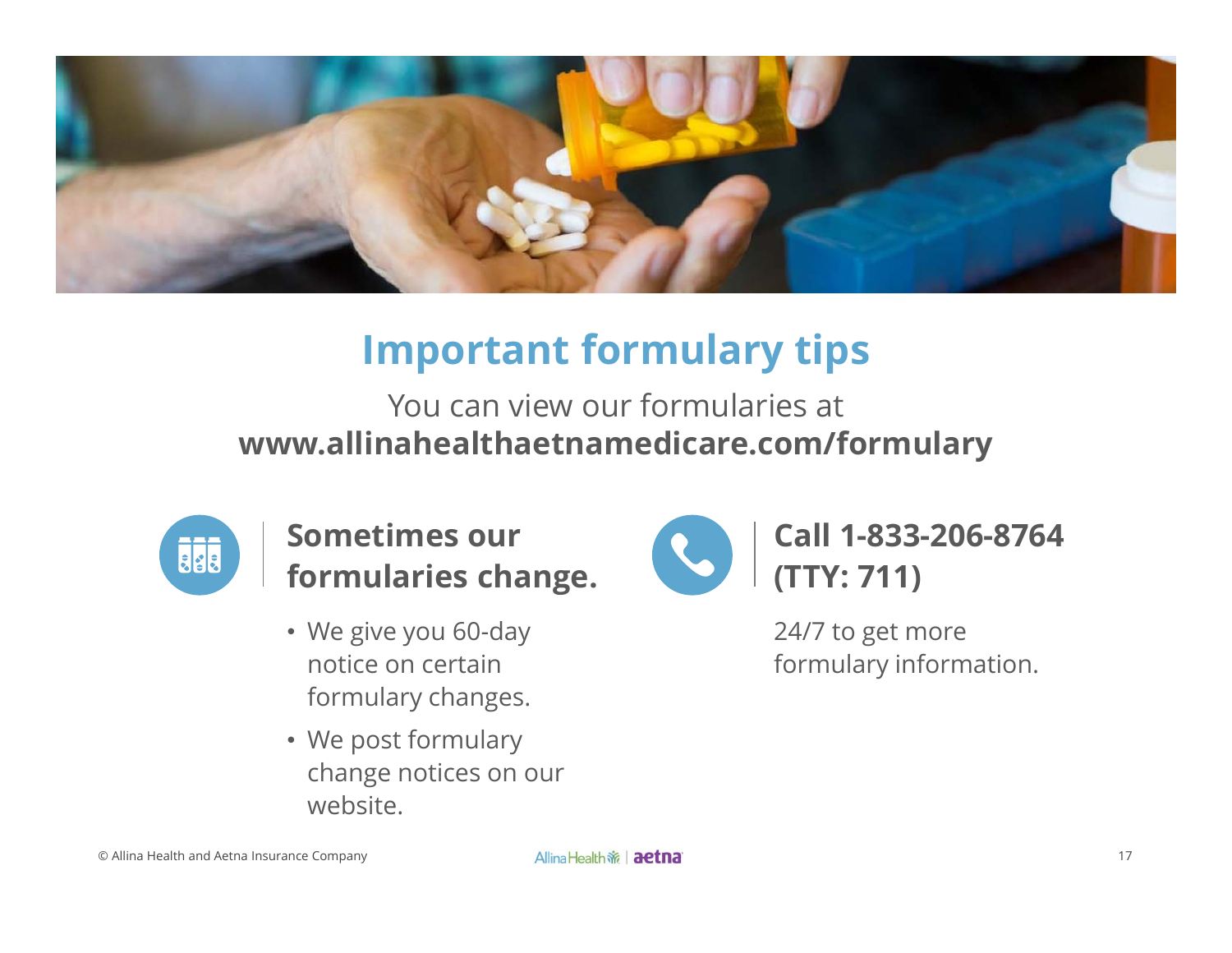#### Prescription drug coverage:how it works

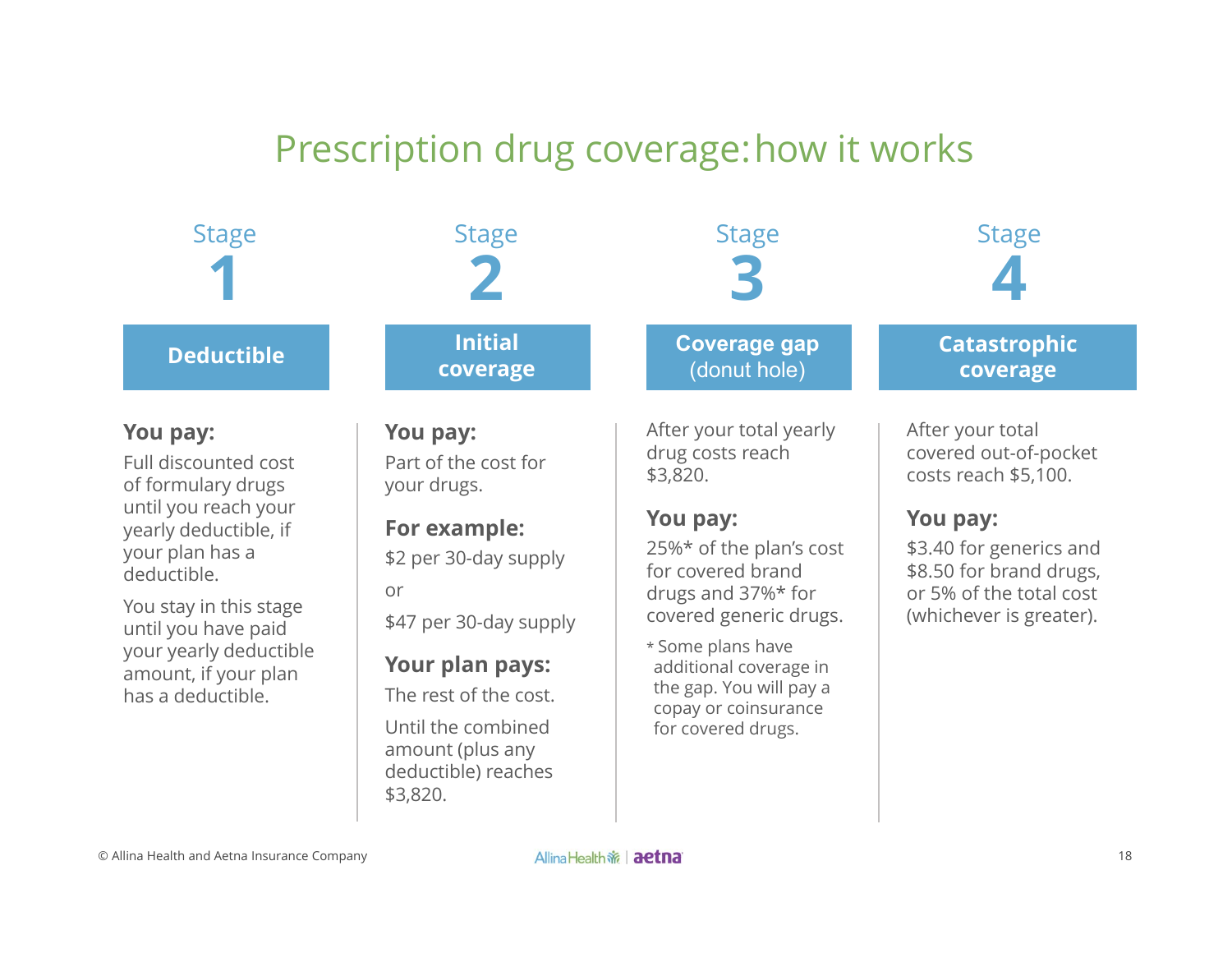## **Prescription drug benefit guide**

#### **Formulary**

A list of drugs covered by your plan.

#### **Drug tiers**

Each drug belongs to a tier, which determines how much you will pay for that drug.

#### **Network**

The pharmacy options you have for getting your prescription drugs.

#### **Transition process**

You may get a one-time fill of a drug that isn't covered on the formulary.

#### **Initial coverage limit**

The combined amount you and your plan pays for prescription drugs before you enter the coverage gap (donut hole).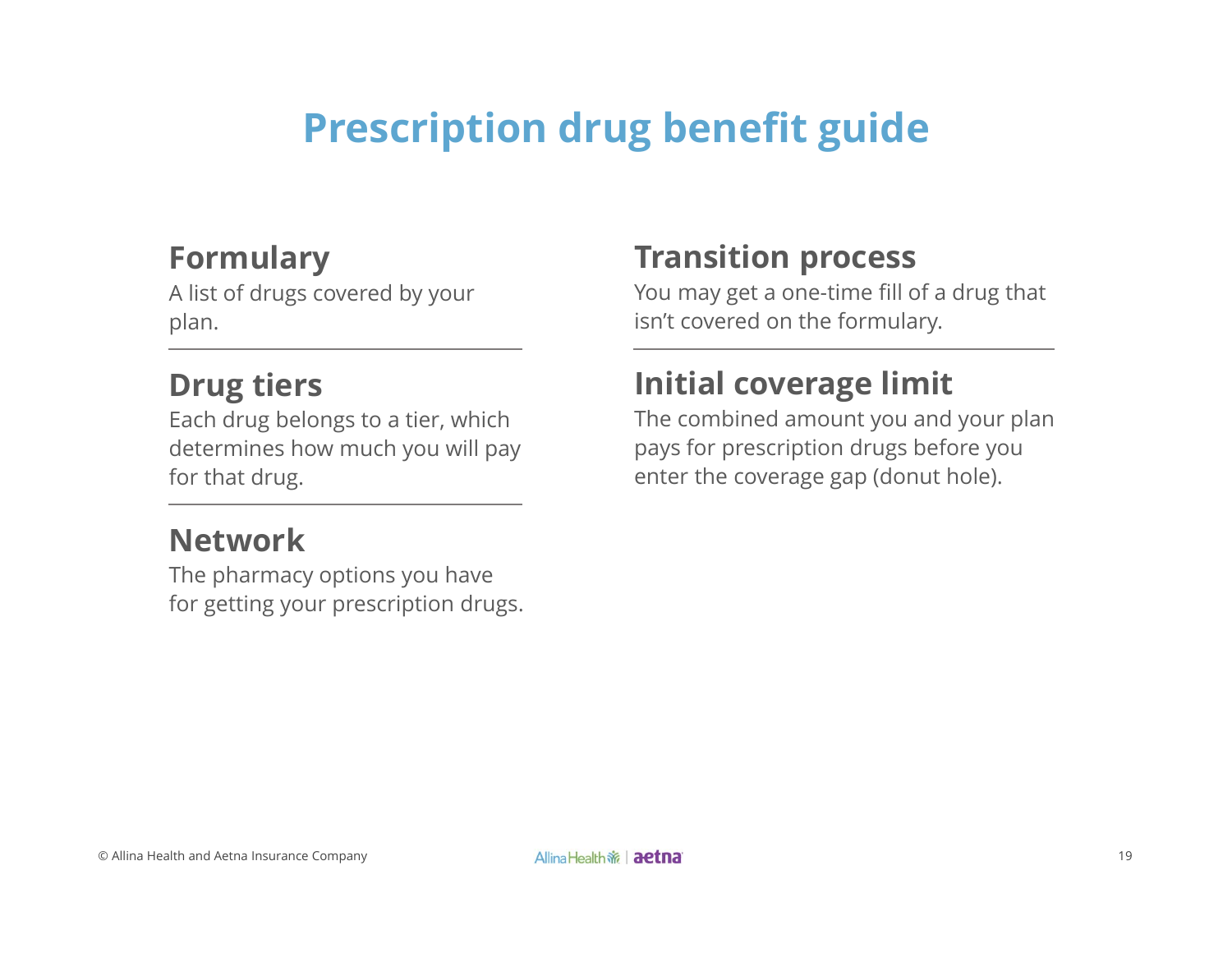## **Your plan may also have drug coverage rules:**

# **Prior authorization (PA)\***

Some drugs require prior authorization. Your doctor must first show a medical need for you to use the drug before the plan will cover it.

# **Quantity limits\***

Limits on how much you can get at a time.

# **Step therapy (ST)\***

You must first try another drug on the plan's formulary before you can move up a "step" to a more expensive drug.

\*The above are for safety purposes with your health in mind.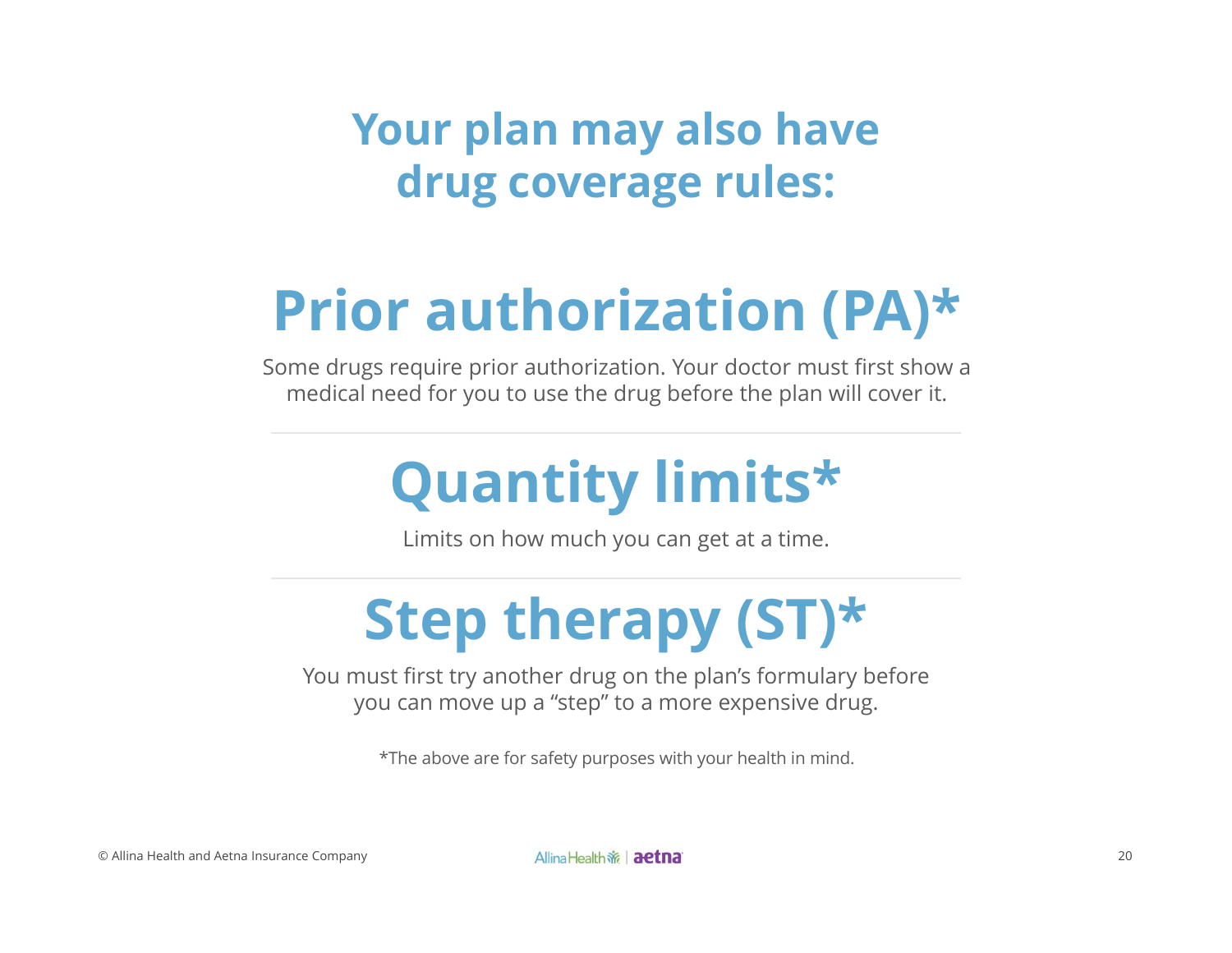#### **Need help with your Medicare costs? You may qualify.**

# You may qualify for **Extra Help**

if you have limited income and resources.

**Extra Help is a Medicare program that helps pay** some Medicare prescription drug costs, like:

- Monthly plan premium
- Copays
- Yearly deductible
- Coverage gap

• Coinsurance

To see if you qualify:

**Call 1-800-MEDICARE(1-800-633-4227) TTY: 1-877-486-2048**24 hours a day/7 days a week

#### **Call Social Security**  1-800-772-1213 TTY: 1-800-325-0778 7 a.m. to 7 p.m.

#### **Call your state Medicaid office** or visit **www.medicare.gov**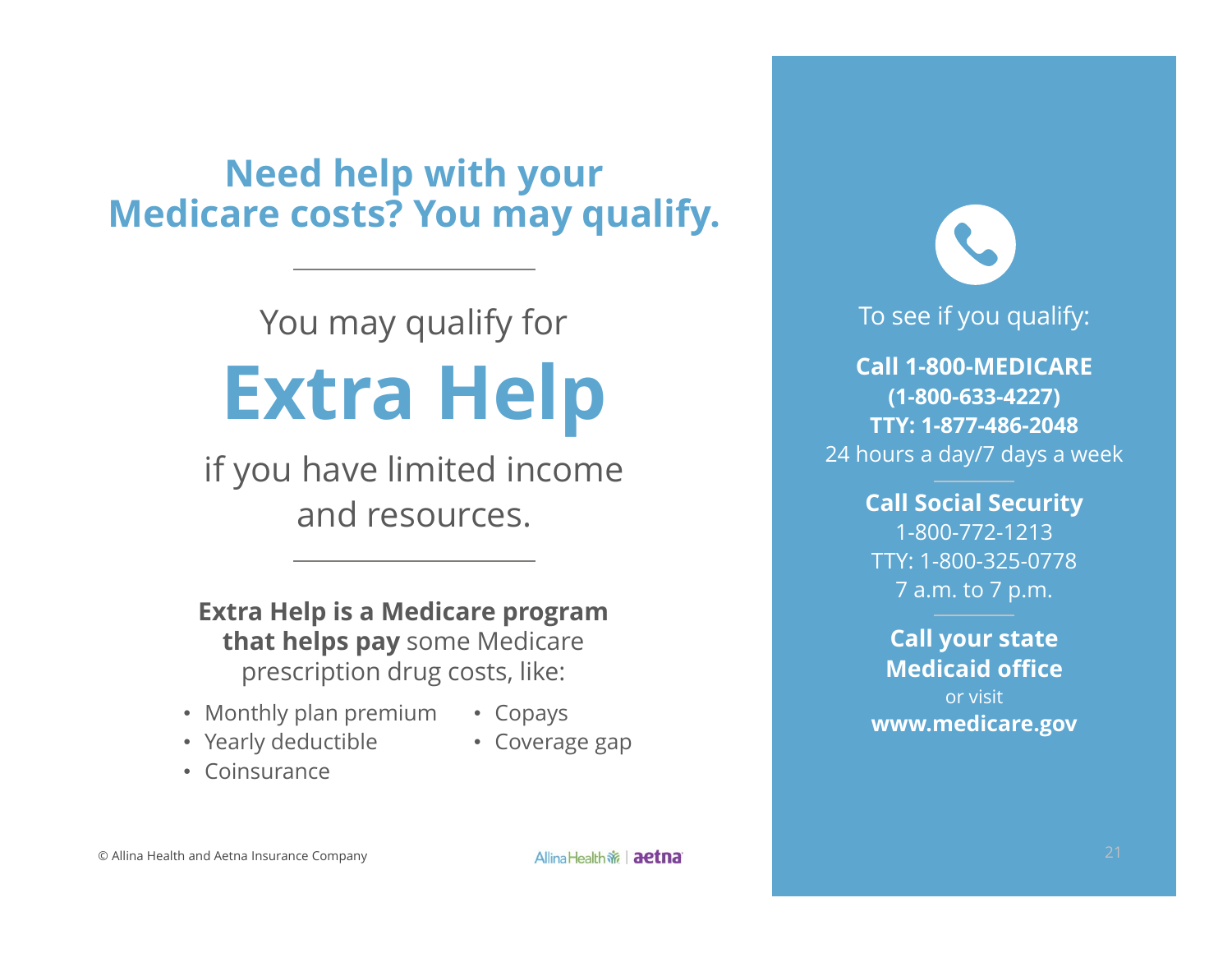# **More help is available**

There are benefits you may be missing!

## **BenefitsCheckUp ®**

quickly finds federal, state and private benefit programs to help you save money on prescription drugs, utilities, taxes, meals and more.

**www.benefitscheckup.org** 

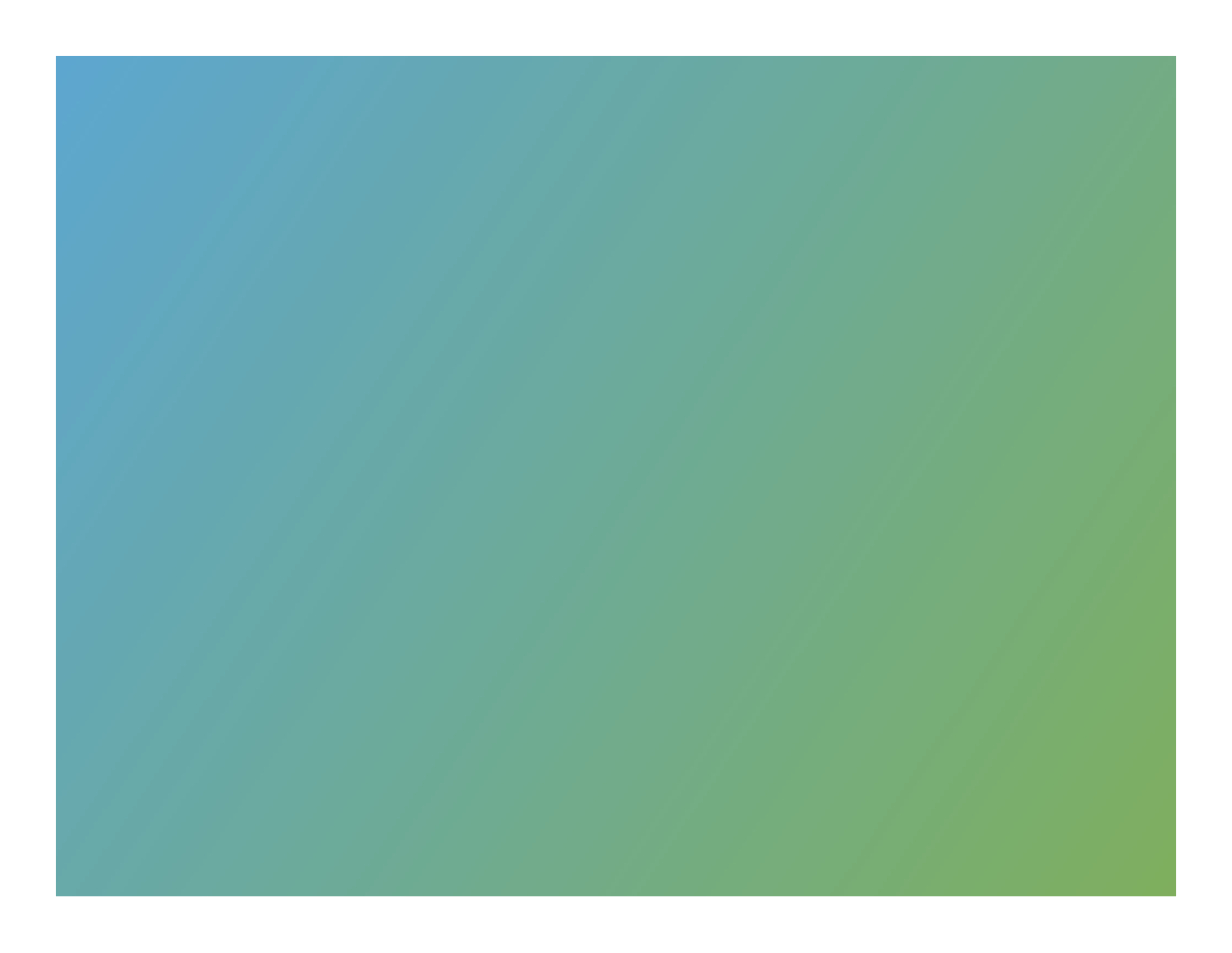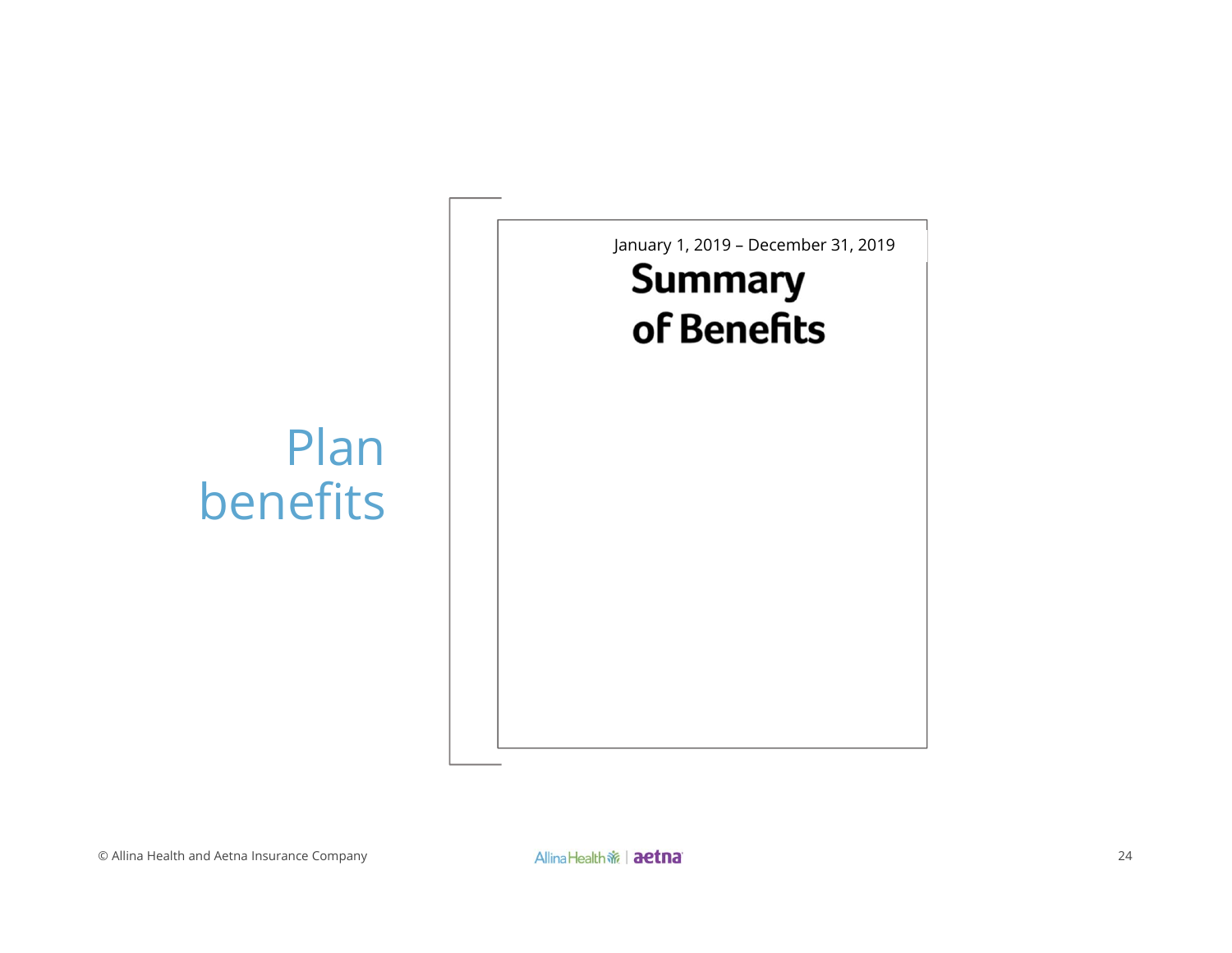

#### **Stay healthy with these extras**

Allina Health | Aetna offers you special programs to help you keep up your good health:\*

- **Nurse case** manager
- **Nurse health** coaches
- **Transitional care** when you're released from the hospital.
- **Personalized health management**  for help with specific conditions, like diabetes.
- **An in-home health assessment**  at no extra cost to you.
- **Fitness** benefits.

\*May not apply to all plans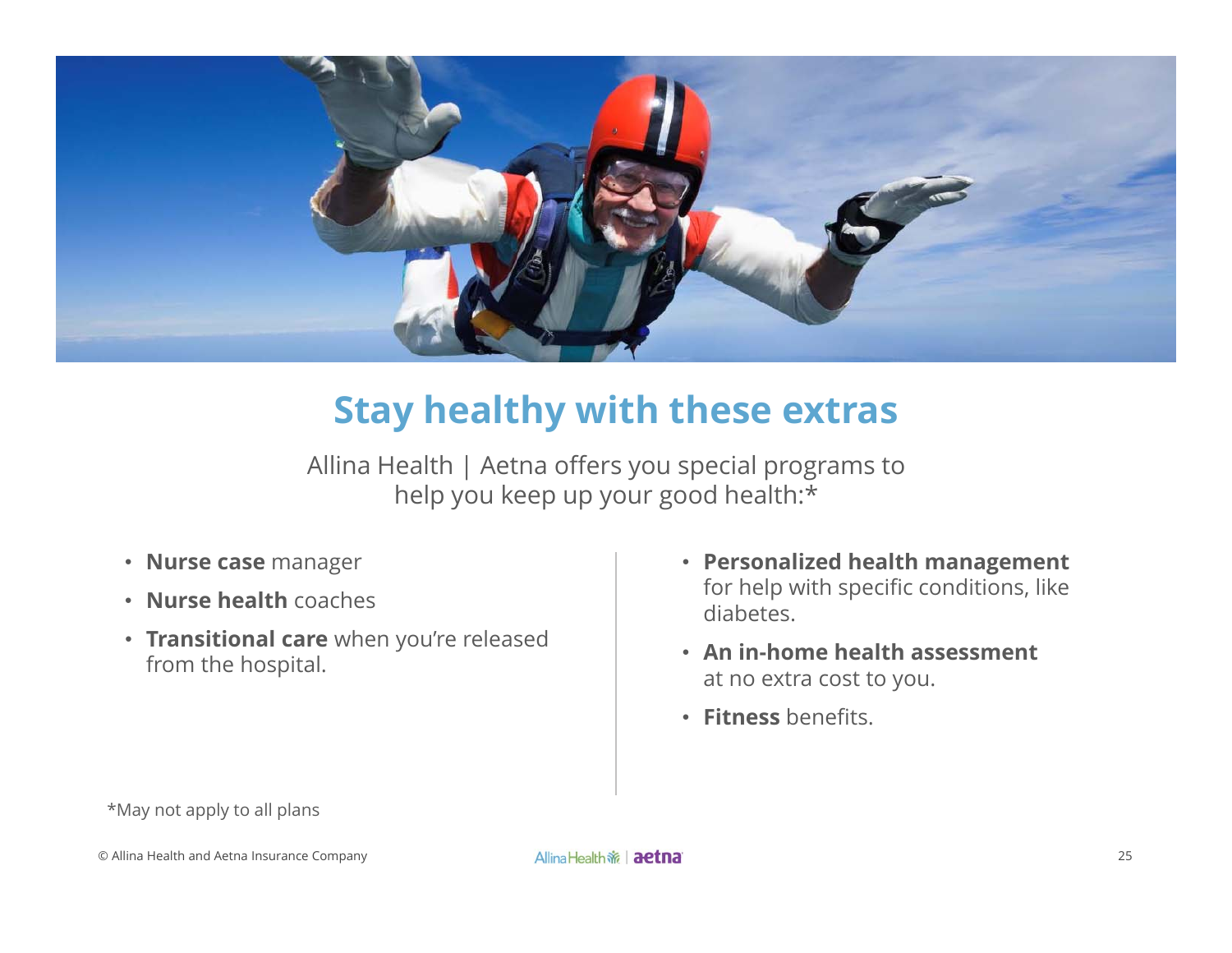## Resources For Living®



#### **Just call – tell us what you're looking for.** Our

consultants will research services for you. Then give you referrals. You decide if you want to use the service.



#### **There's no cost to use Resources For Living.** If you use a service, you pay for any costs for that service. We can connect you to community resources, such as:

- Adult daycare programs
- Pet care services
- Home cleaning agencies
- In-home care agencies
- And more!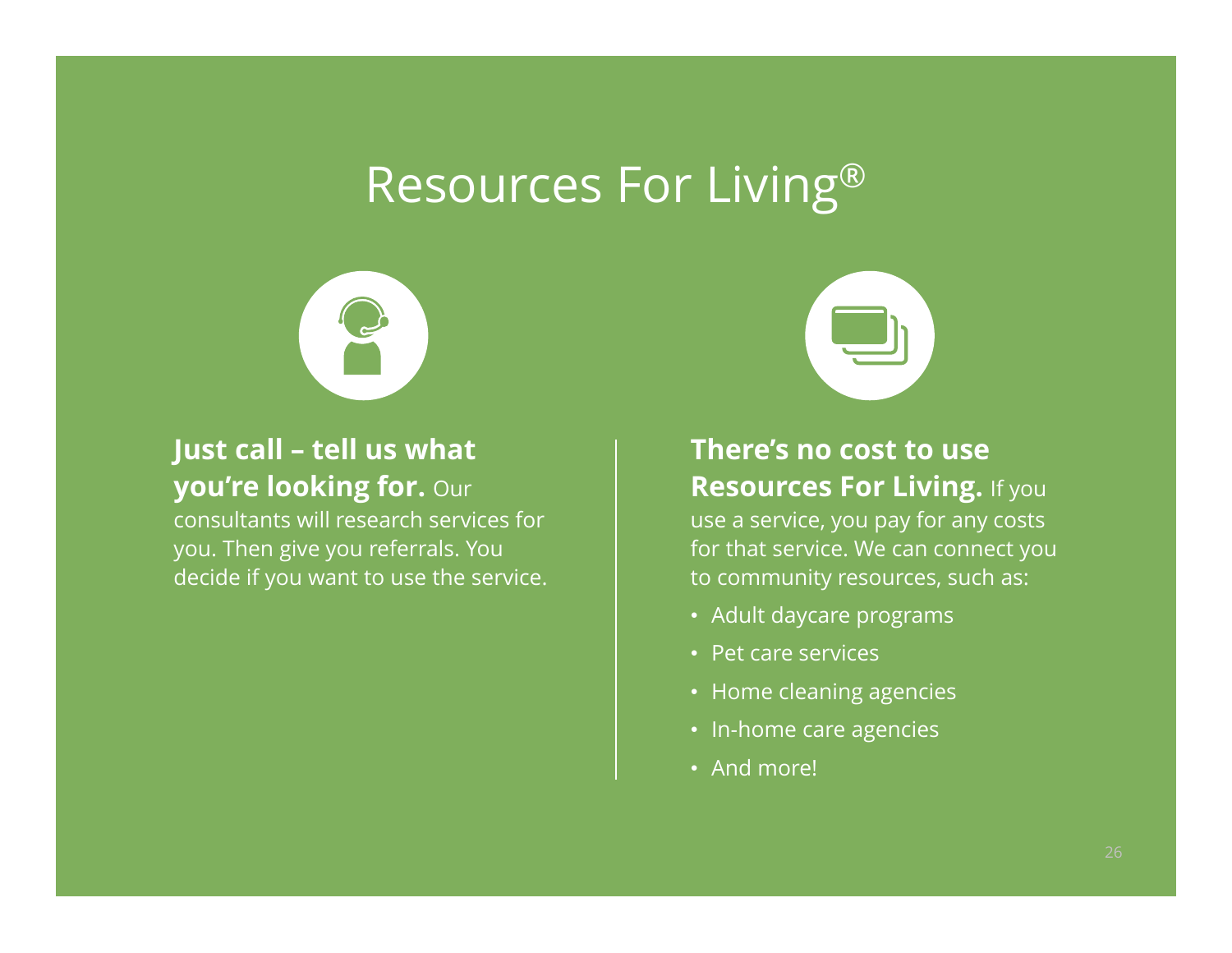## **You get 24/7 online support**

**www.allinahealthaetnamedicare.com** 

Find a doctor

Search our plan drug list

Compare plans and costs

**www.allinahealthaetnamedicare.com:secure website**

Review claims

Get a new ID card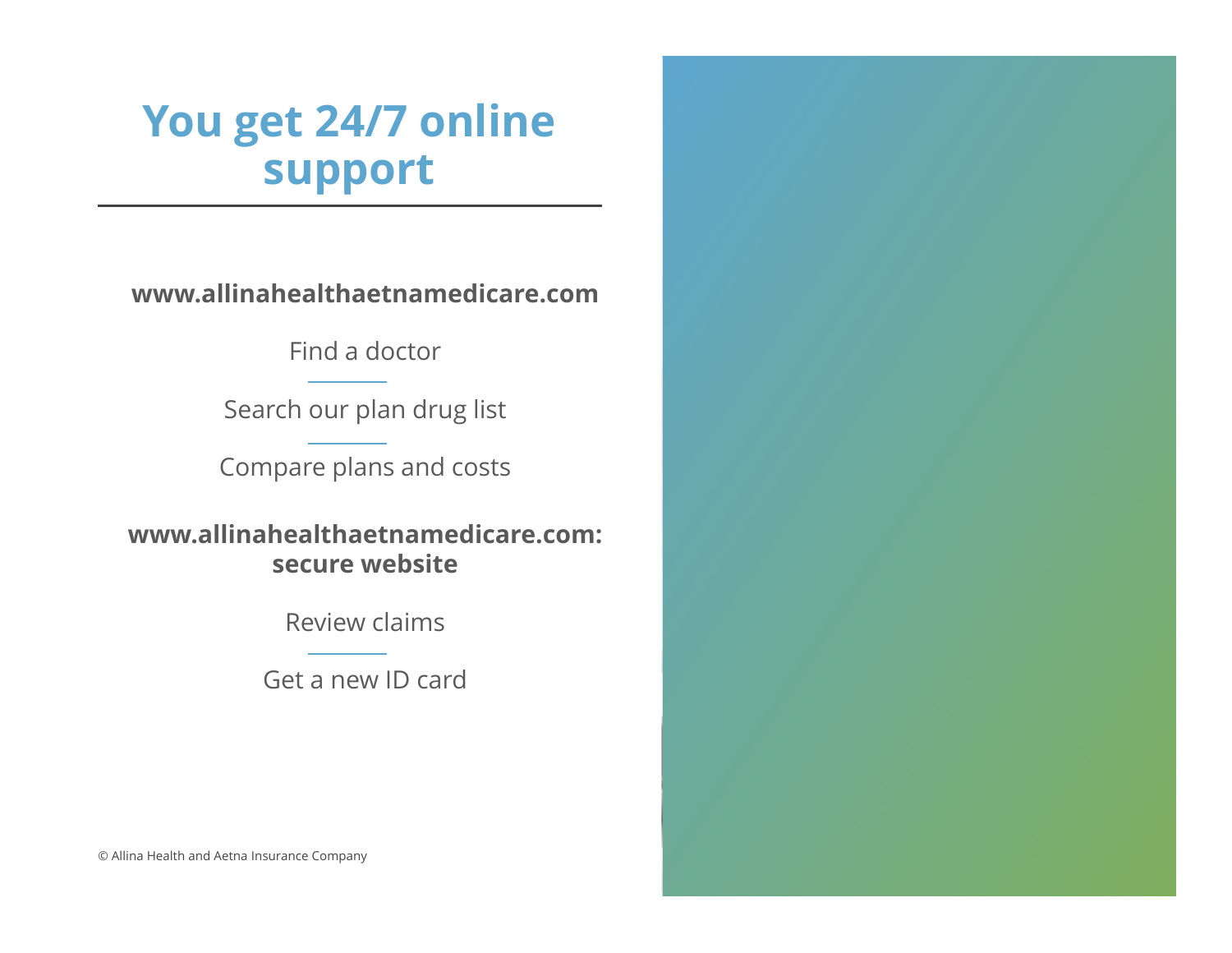

You can also enroll at **www.AllinaHealthAetnaMedicare.com** or **www.medicare.gov** 

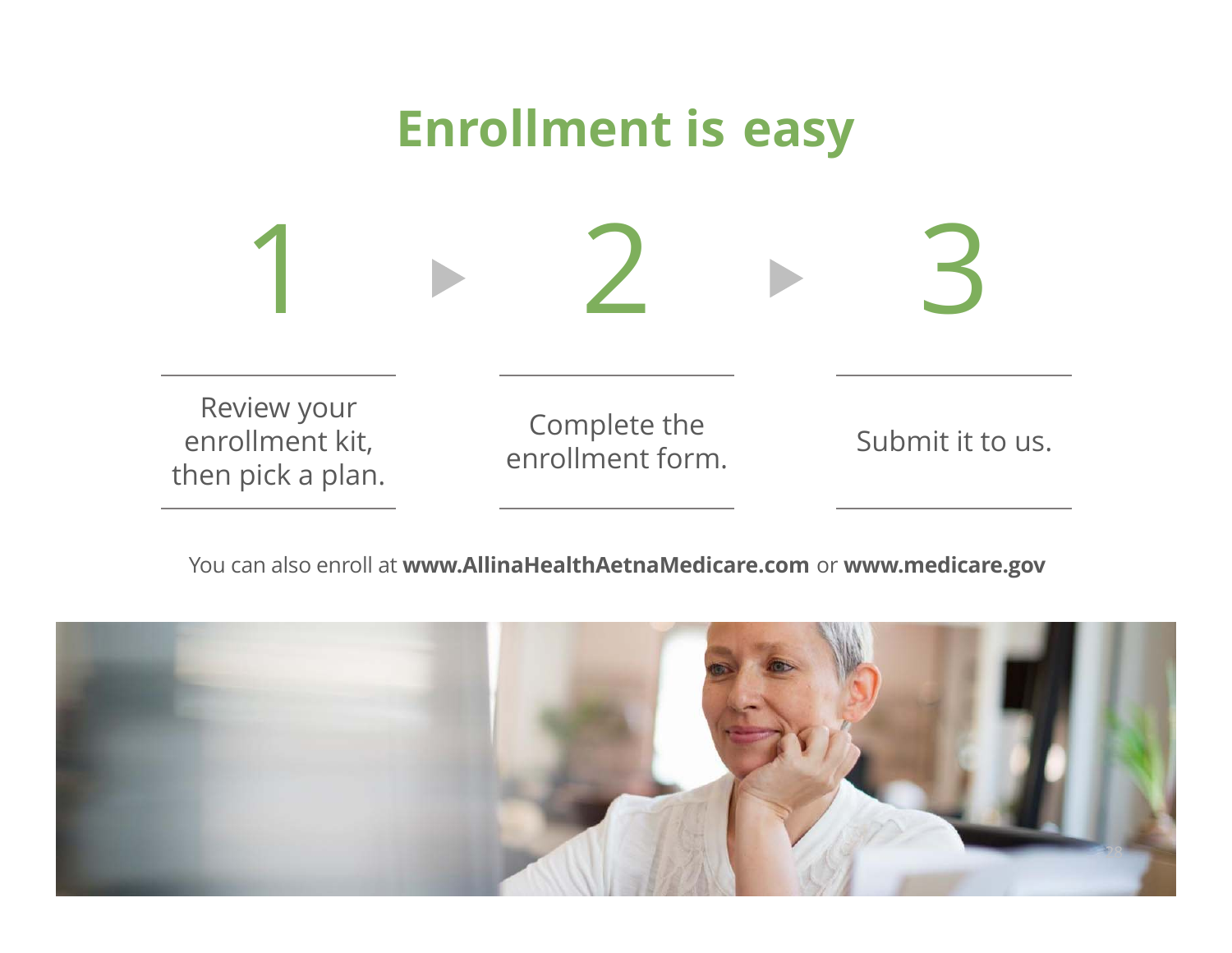## **Enrollment — what happens next**

When you fill out an enrollment form, your enrollment request goes through a short process:



We'll review it and send it to CMS for confirmation.



Once that's complete, we'll send you a letter.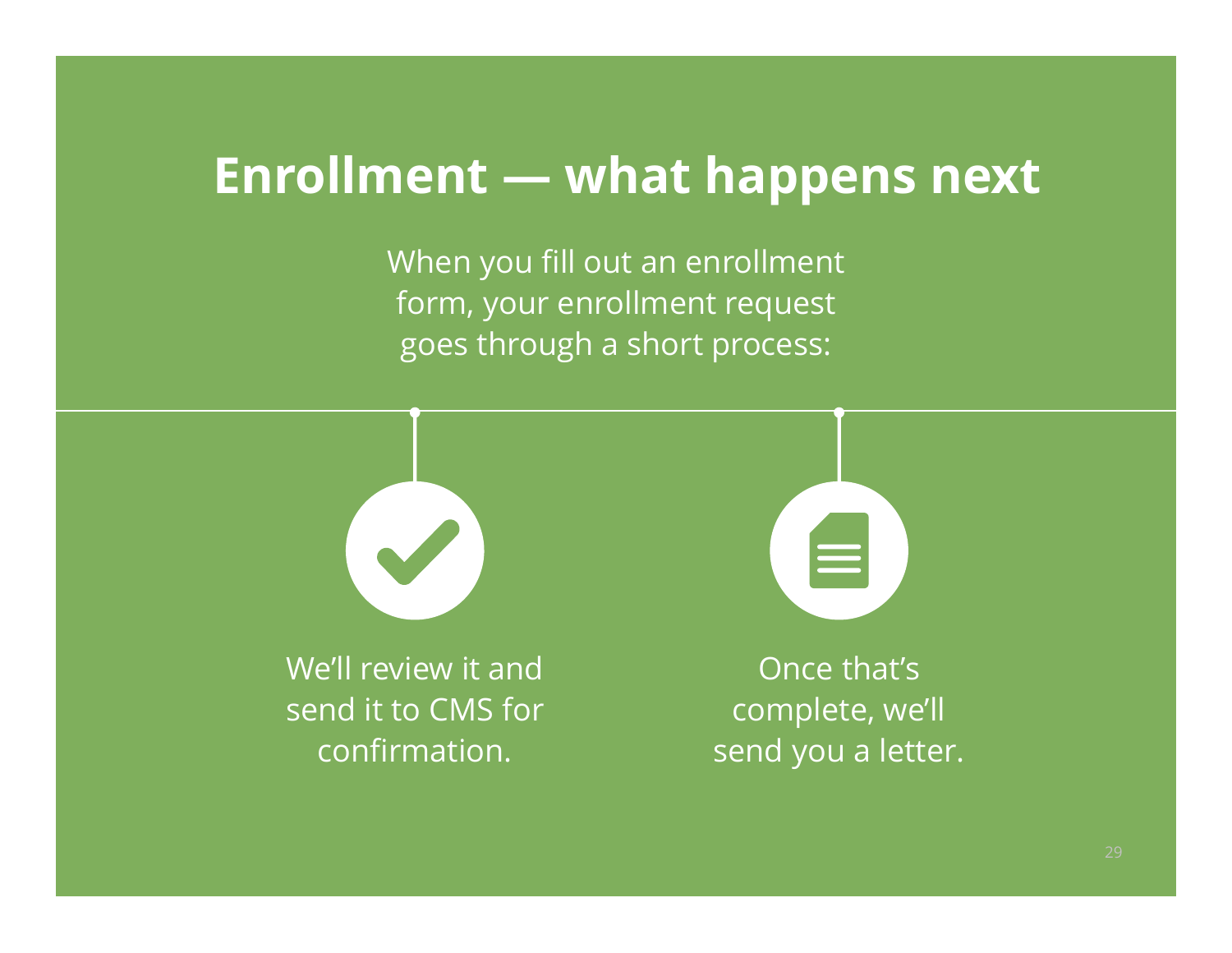#### **Once you're a member, you'll get:**



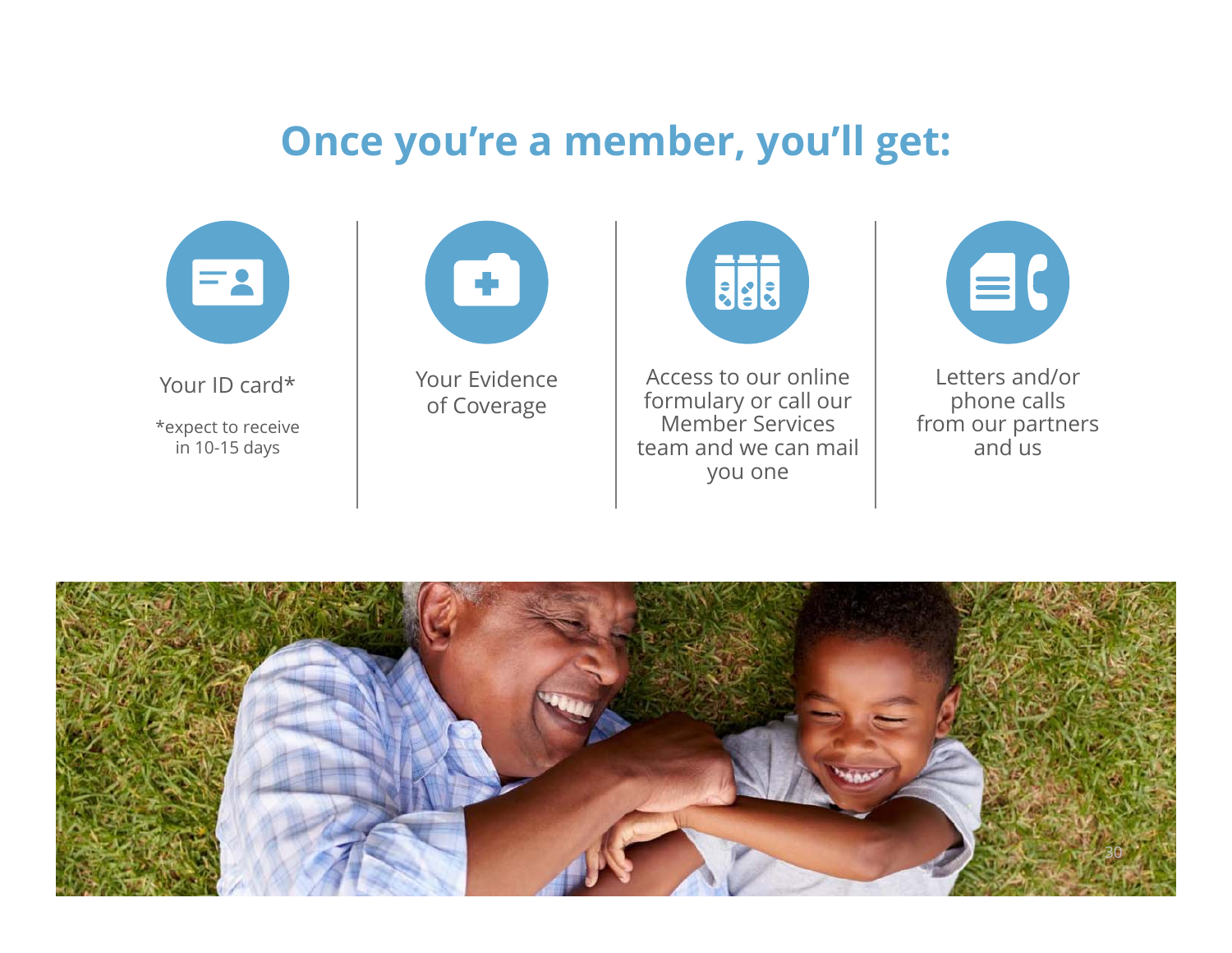## **We're here to help when you need us**

**Just call the Member Services number on your plan ID card.** 

#### **We can help you with:**

- Your claims
- Your benefits
- Using your plan
- Finding a doctor
- Doctor and specialist referrals (if needed)
- Translation services

|                                                                                                                  | Medicare PPO                             |  |
|------------------------------------------------------------------------------------------------------------------|------------------------------------------|--|
| Allina Health Aetna Medicare Discover Grand (PPO)                                                                |                                          |  |
| ACCOUNT#000005-01<br>ID 350002895200<br>NAME R C CHARLOTTELIAM JR.<br>RxBIN 610502 RxPCN MEDDAET<br>RxGRP#RXAETD | MedicareR.<br>Prescription Drug Coverage |  |
|                                                                                                                  | <b>PCP \$15</b><br>SP \$35               |  |
| <b>ISSUER (80840)</b>                                                                                            |                                          |  |
| Li Chung 3                                                                                                       |                                          |  |
| Printed on: 09/26/2018                                                                                           | H3219-003                                |  |
|                                                                                                                  | www.AllinaHealthAetnaMedicare.com        |  |
| <b>Medical and Behavioral Health</b>                                                                             | 1-833-570-6671                           |  |
| Prescription Drug-                                                                                               | 1,833,630,8808                           |  |
| 24 Hour Nurse Line                                                                                               | 1-855-493-7019                           |  |
| <b>Provider Services</b><br><b>TDD/TTY</b>                                                                       | 1-833-570-6661<br>711                    |  |
|                                                                                                                  |                                          |  |
| Send claims to:<br>Allina Health Aetna Medicare<br>PO Box 981106                                                 |                                          |  |

This card does not quarantee coverage.

Payer ID# 54398 Medicare limiting charges apply.

El Paso, TX 79998-1106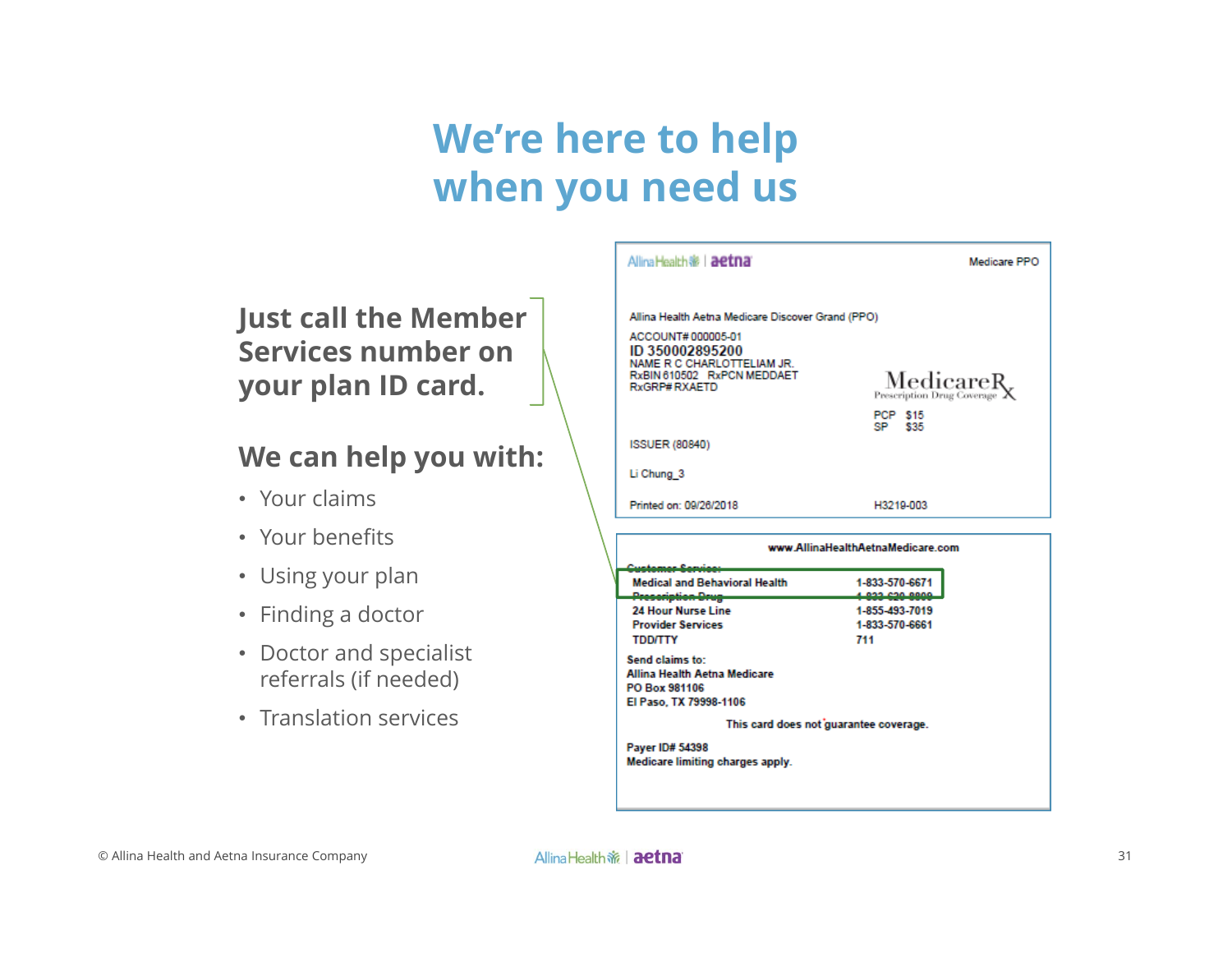

## **Here's what we give you**

**Medicare Advantage plans** that offer you the same benefits as Original Medicare (Parts A and B) plus additional benefits like prescription drug coverage, fitness and more.

**All your benefits in one simple plan;** you choose what's right for you.

© Allina Health and Aetna Insurance Company **Company Allina Health 帝 | aetna** and and actor and actor and the structure of the structure of the structure of the structure of the structure of the structure of the structure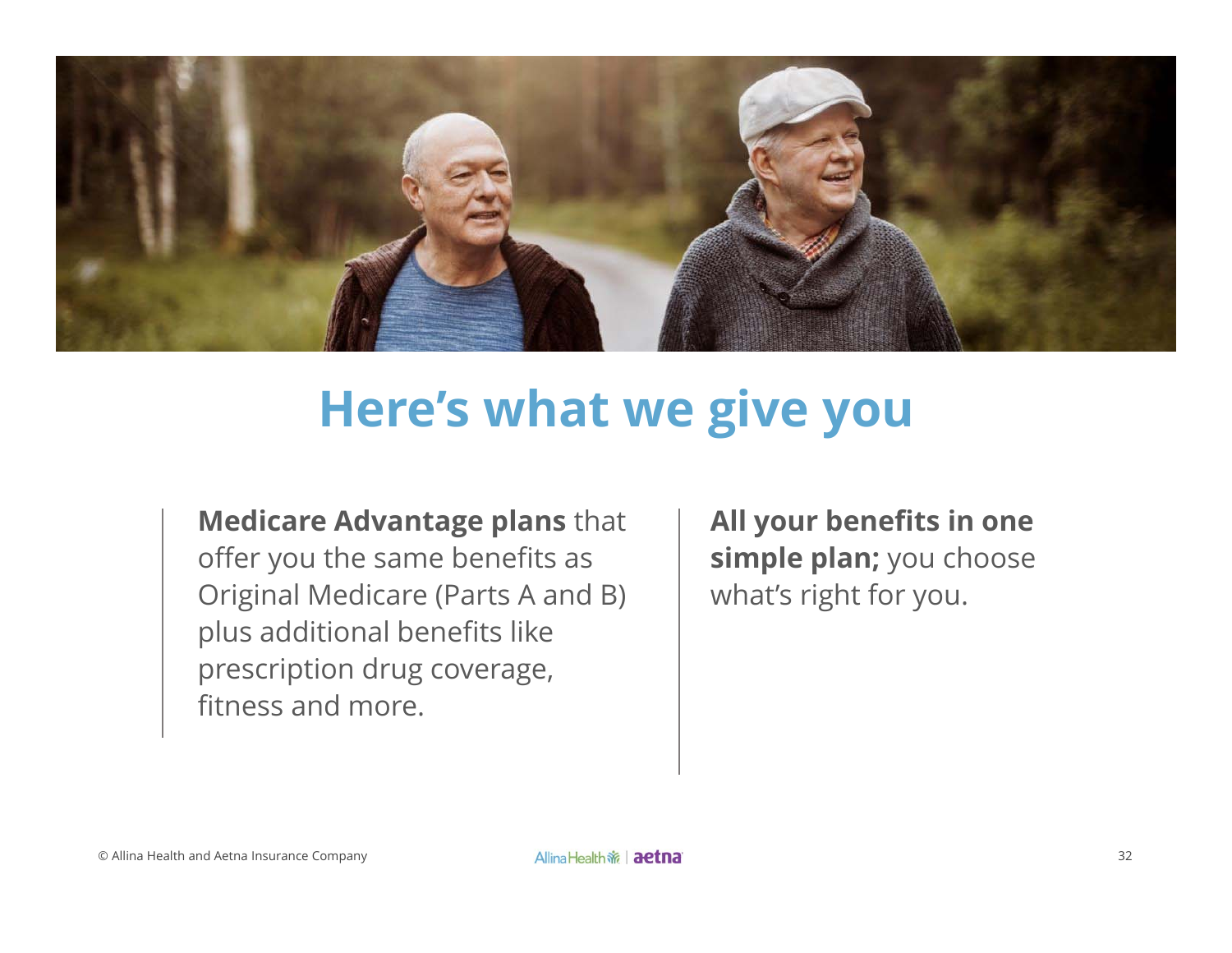## **Disclaimer**

Allina Health |Aetna Medicare is a PPO plan with a Medicare contract. Enrollment in our plans depends on contract renewal. See Evidence of Coverage for a complete description of plan benefits, exclusions, limitations and conditions of coverage. Plan features and availability may vary by service area. This information is not a complete description of benefits. Call 1-833-206-8764 (TTY: 711) for more information. Members who get "extra help" are not required to fill prescriptions at preferred network pharmacies in order to get Low Income Subsidy (LIS) copays. The formulary, pharmacy network, and/or provider network may change at any time. You will receive notice when necessary. Other pharmacies/physicians/providers are available in our network. Out-of-network/noncontracted providers are under no obligation to treat Allina Health |Aetna Medicare members, except in emergency situations. Please call our customer service number or see your Evidence of Coverage for more information, including the cost-sharing that applies to out-of-network services.

Allina Health |Aetna Medicare 's pharmacy network includes limited lower cost preferred pharmacies in: rural Missouri, rural Maine and rural South Dakota. The lower costs advertised in our plan materials for these pharmacies may not be available at the pharmacy you use. For up-to-date information about our network pharmacies, including whether there are any lower-cost preferred pharmacies in your area, members please call the number on your ID card, non-members please call 1-833-206-8764 (TTY: 711) or consult the online pharmacy directory at http://www.allinahealthmedicare.com/pharmacyhelp.

Participating physicians, hospitals and other health care providers are independent contractors and are neither agents nor employees of Allina Health |Aetna Medicare . The availability of any particular provider cannot be guaranteed, and provider network composition is subject to change.